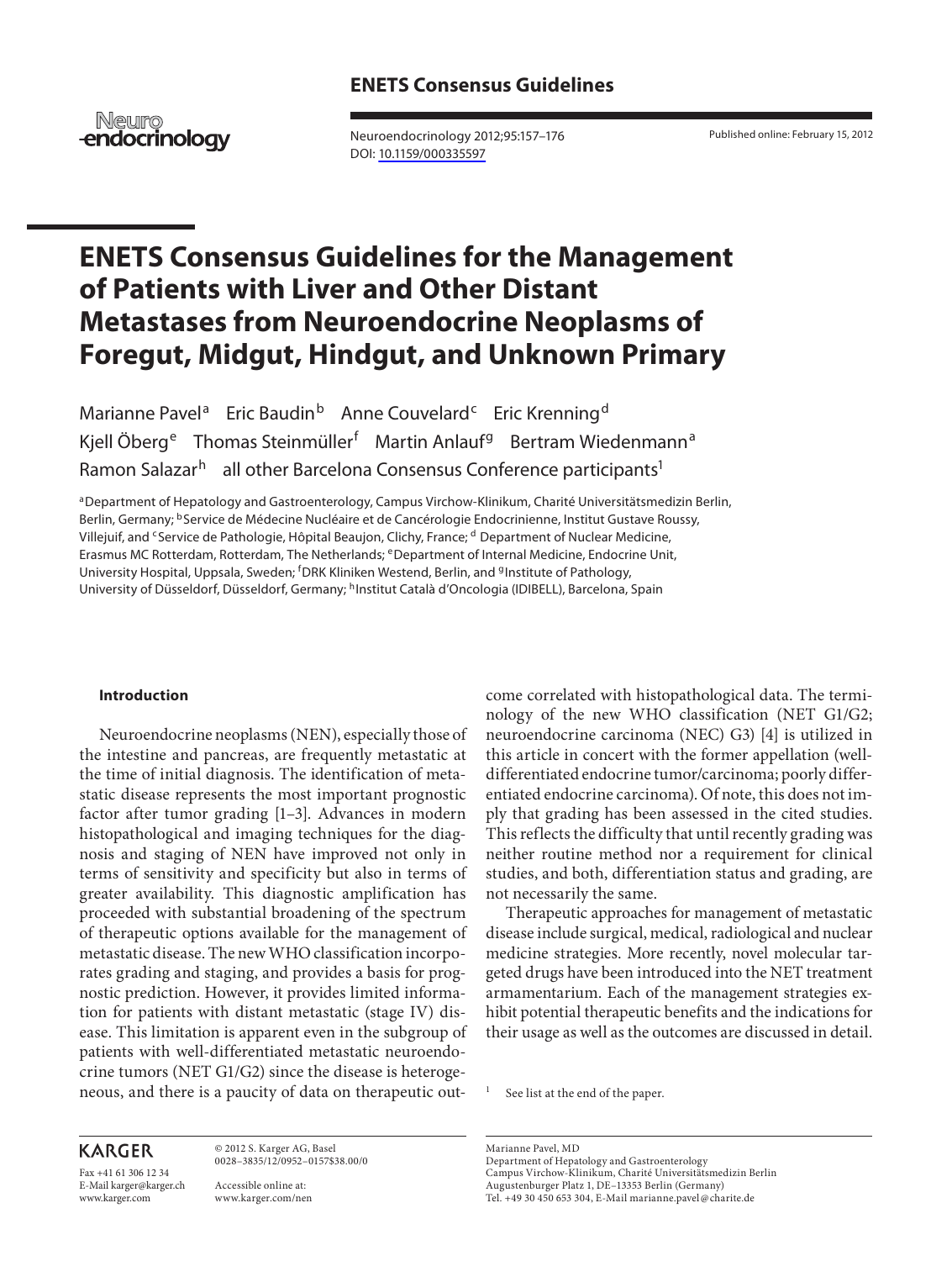Recommendations are mainly based on retrospective studies but where available prospective studies are used although they are limited in number. Given the limited ability to biologically characterize individual tumors and the wide array of palliative therapy available, optimization of diverse management strategies is best achieved by multidisciplinary assessment and consensus-based therapy.

## **Epidemiology**

 In the largest US epidemiological database (SEER), of all cases with available information, 49% of NEN were localized, 24% showed regional metastases, and 27% were associated with distant metastases [3] . In contrast, in European databases distant metastases of gastroenteropancreatic (GEP) NEN at initial diagnosis are more frequent, and reported in 44 [5] to 73% [6, 7] in specialized centers. This may reflect a preselection of patients with advanced disease based upon referral to specialized centers rather than a real disease difference. The distribution of primary tumor sites varies depending on the entry criteria of the database (e.g. including lung or GEP neoplasms only). In addition, the disease stage is also reflective of the location of the primary tumor site at initial diagnosis. In the SEER database, distant metastases are present in 64% of pancreatic NEN, followed by cecal, colonic and small intestinal NEN in 44, 32 and 30%, respectively [3]. In European and US referral centers, up to 77% of patients with pancreatic and up to 91% of patients with intestinal NEN [6, 8–10] present with distant metastases at initial diagnosis, whereas rectal NEN in  $\sim$ 40%, gastric in 20-30% and appendiceal in less than 5% [5, 6]. Furthermore, the occurrence of liver metastases depends on tumor extent (T-stage), differentiation, and proliferative activity (grading: G1-G3). As might be expected in the SEER database histologic differentiation and proliferative activity were strongly associated with disease stage; 50% of patients with poorly differentiated neuroendocrine carcinomas (NEC G3) exhibited distant metastasis at initial diagnosis, whereas only 21 and 30% of patients with well-differentiated and moderately differentiated neuroendocrine tumors (NET G1 and G2) displayed distant metastasis at initial diagnosis, respectively [3]. European databases confirmed these findings. In the Spanish registry, 67% of patients with poorly differentiated endocrine carcinoma (NEC G3) had distant metastases compared to 38% of the patients with well-differentiated NET [5]. Functionality is associated with metastatic disease depending on the tumor cell type. In patients with carcinoid syndrome,

metastatic disease is present in all cases. In contrast, insulinomas are benign in more than 90% of cases. In the future a more robust epidemiological database derived from a European registry that is currently under construction will be available.

## *Minimal Consensus Statement on Epidemiology*

 Presence of liver metastases is dependent on the primary tumor site, tumor extent (T-stage), histologic differentiation, and proliferative activity (grading; G1-G3). Pancreas, right hemicolon and small intestine are the most frequent primary tumor sites associated with distant metastases at initial diagnosis. The frequency of metastases varies depending on the structure of the database/registry. In specialized centers, 80–90% of patients who present with small intestinal and 60–70% of patients with pancreatic NEN show liver metastases. While the carcinoid syndrome is regularly associated with distant metastases, insulinoma are localized in  ${\sim}$ 90% of patients. Patients with poorly differentiated endocrine carcinoma/NEC G3 have more frequently distant metastases compared to patients with well-differentiated neuroendocrine tumors/NET G1-G2.

## *Prognosis*

 Histologic differentiation and proliferative activity are the strongest predictors of survival. In the most recent SEER database analysis, median survival in distant metastatic disease was 33 months in patients with NET G1-G2, but only 5 months in patients with poorly differentiated carcinomas/NEC G3. Survival at 5 years was 35% in welldifferentiated to moderately differentiated NET but less than 5% in poorly differentiated NEC [3]. In specialized centers for the treatment of NET, 5-year overall survival rates in stage IV pancreatic and small intestinal NET are much higher than those published in the SEER database. This may be related to an improved overall management of NEN in specialized centers with a multidisciplinary approach having access to a broader spectrum of therapeutics. The 5-year survival rate of G1-G2 small intestinal and pancreatic NET in the SEER database is 54 and 27%, respectively [3]. In specialized centers, 5-year survival rates in metastatic midgut NET exceed 50% (e.g. 56% UKI NET study, 68% Spanish registry, 75% Tampa Single Center or even 83% Berlin/Paris centers) [5, 9-11]. In metastatic pancreatic NET, 5-year survival rates are around 40–60% [5, 8, 12]. In a multivariate analysis of patients with welldifferentiated to moderately differentiated NET/NET G1-2 from the SEER database disease stage, primary tumor site, histologic differentiation, sex, race, age, and year of diagnosis were predictors of outcome  $(p < 0.001)$  [3]. Advanced stage, low histologic differentiation, and age were strongest predictors of worse survival in an analysis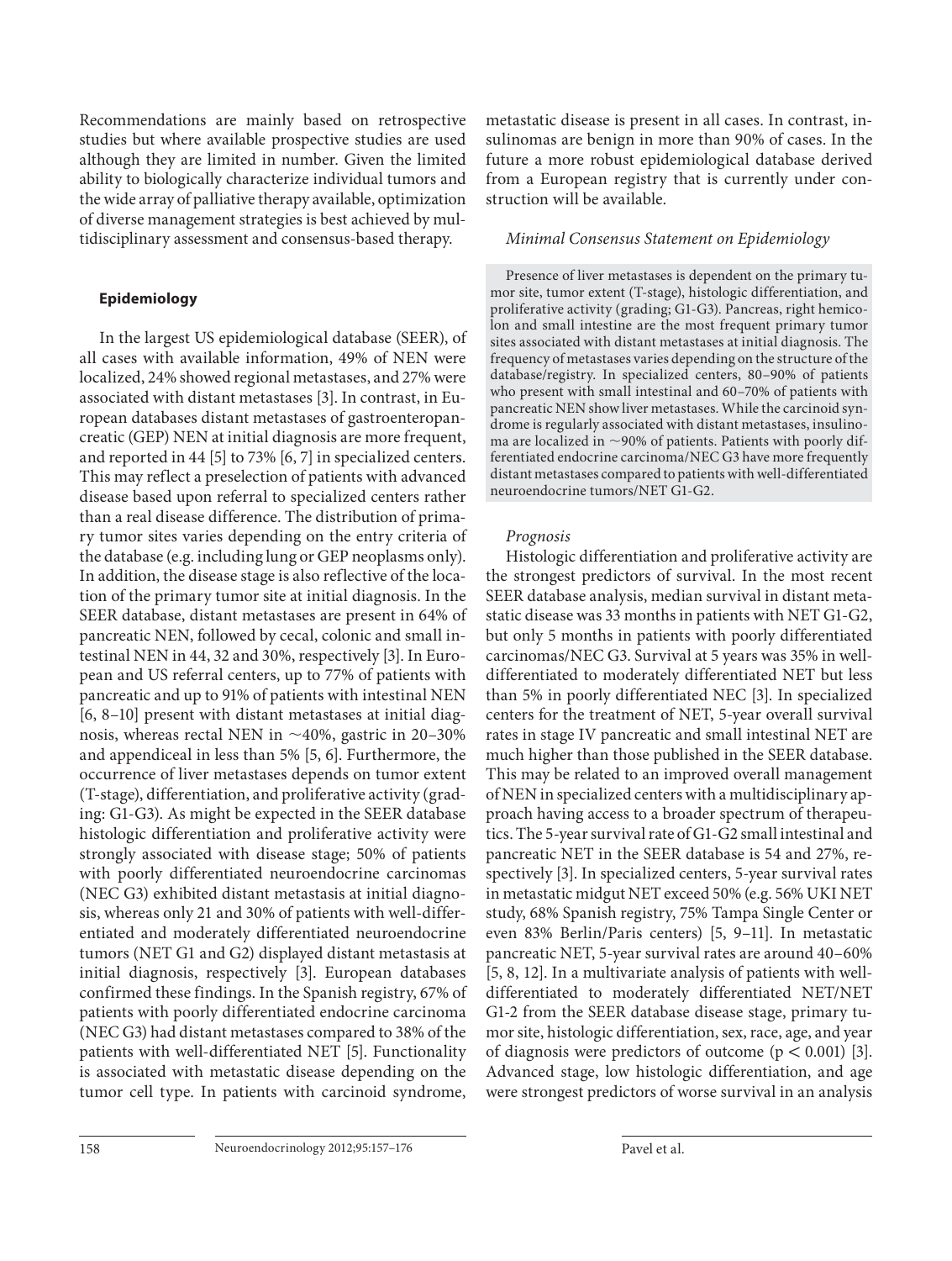of 1,483 cases of pancreatic NET at the Mayo Clinic [13] . In a center-based multivariate analysis of 324 patients with pancreatic NET, prognostic factors were the recently established TNM classification, the histologic classification according to the WHO, proliferative activity (measured by Ki67) and radical surgery [8] . In midgut NET, age at initial diagnosis, proliferative activity (measured by Ki67) and surgery of primary tumor [10, 14] were of prognostic impact. With respect to Ki67, cut-off values as proposed by the WHO classification (G1:  $\leq$ 2%; G2: 3–20; G3: 1 20%) have been validated in a limited number of studies [1, 2, 8], but not in a prospective study and specifically for stage IV disease. Based on the new WHO classification, slightly corrected cut-off values depending on primary tumor site may allow a more precise prognostic stratification for pancreatic NET (e.g.  $\langle 5\%, 5-20\% \rangle$  and  $>20\%$ ) [15, 16]. However, comparative analyses on proliferative activity of primary tumors and their metastases are still lacking, and the prognostic and predictive value of Ki67 in stage IV disease still needs to be validated. Univariate analysis revealed the influence of systemic therapy with either somatostatin analogues (SSA) or peptide receptor radionuclide therapy (PRRT) on the outcome [10, 17] . Early primary tumor resection including oncological lymph node dissection and/or debulking surgery or locoregional therapies were associated with a better prognosis [14, 18– 21] but are exclusively derived from retrospective trials and may be biased by preselection of patients for surgery who might have had a more favorable prognosis. The presence of carcinoid heart disease or bone metastases are negative prognostic factors [9, 22, 23]. In a series of 146 patients including midgut NET with distant metastases, median survival decreased from overall 8.5 to 4.4 years from the time of diagnosis of carcinoid heart disease and 2.7 years with bone metastases [9]. Liver tumor burden or number of metastases, rate of tumor growth, extrahepatic distant metastases, comorbidities and performance status represent additional prognostic parameters [6, 14, 21, 24, 25]. Retrospective data indicate that circulating chromogranin A (CgA) is of prognostic value [26, 27]; highly elevated levels were associated with limited survival [27– 29]. Other prognostic tissue markers are available (e.g. CK19, PTEN, TSC-2 in situ expression) but have to be validated in the future [30, 31].

### *Minimal Consensus Statement on Prognosis*

and proliferative activity (grading; G1-G3). In addition, progressive liver metastases, liver tumor burden, presence of extrahepatic disease and carcinoid heart disease are negative prognostic factors. According to national databases and NET registries it appears that prognosis has improved with 5-year overall survival increasing from  $\leq 50$  to 60–80% in metastatic midgut NET and up to 60% in metastatic pancreatic NET in patients undergoing multidisciplinary treatment. The latter includes hepatobiliary surgery, locoregional and/or medical therapies such as SSA or PRRT. Metastatic NEC G3 have an overall poor prognosis whether presenting with or without liver metastases.

#### **Clinical and Pathological Presentation**

 The clinical presentation of liver metastases from NEN depends on the excessive hypersecretion of hormones and/or monoamines from the tumor cells with corresponding syndromes (e.g. gastrin/Zollinger-Ellison syndrome or serotonin/carcinoid syndrome). In patients with non-functional tumors, symptoms depend on tumor load and the location of the metastases (i.e. non-specific abdominal pain, weight loss, etc.). Due to these nonspecific clinical features, initial diagnosis of liver metastases from non-functioning NET may be an incidental finding (e.g. on ultrasound study).

 Macroscopically, three different patterns of liver infiltration by metastases have to be differentiated, since they have an impact on the therapeutic approach [32] (fig. 1).

 (A) Liver metastases confined to one liver lobe or limited to two adjacent segments can be resected by a standard anatomical resection. This 'simple pattern' can be found in 20–25% of the cases.

 (B) Liver metastases with a 'complex pattern', i.e. with one lobe primarily affected but with smaller satellites contralaterally occur in 10–15% of the cases and can still be handled surgically, including ablative approaches.

 (C) Diffuse, multifocal liver metastases are found in 60–70% of the cases and should not be treated surgically.

 Liver metastases may be associated with or without extrahepatic metastases including lymph nodes, peritoneal cavity, lung, bone and rare other metastatic disease sites (e.g. brain, heart, ovaries) [33–35] . Patients may be asymptomatic or present with leading symptoms such as bone pain when bone metastases are present or with headaches in case of brain metastases. For management of distant metastases, see Consensus Guidelines on rare metastases.

#### *Diagnostic Work-Up*

 The initial diagnostic approach in patients with liver metastases includes histological examination of the me-

The presence of liver metastases largely influences prognosis in all types of NEN and is dependent on primary tumor site, tumor extent (T-stage), histological differentiation (NET vs. NEC)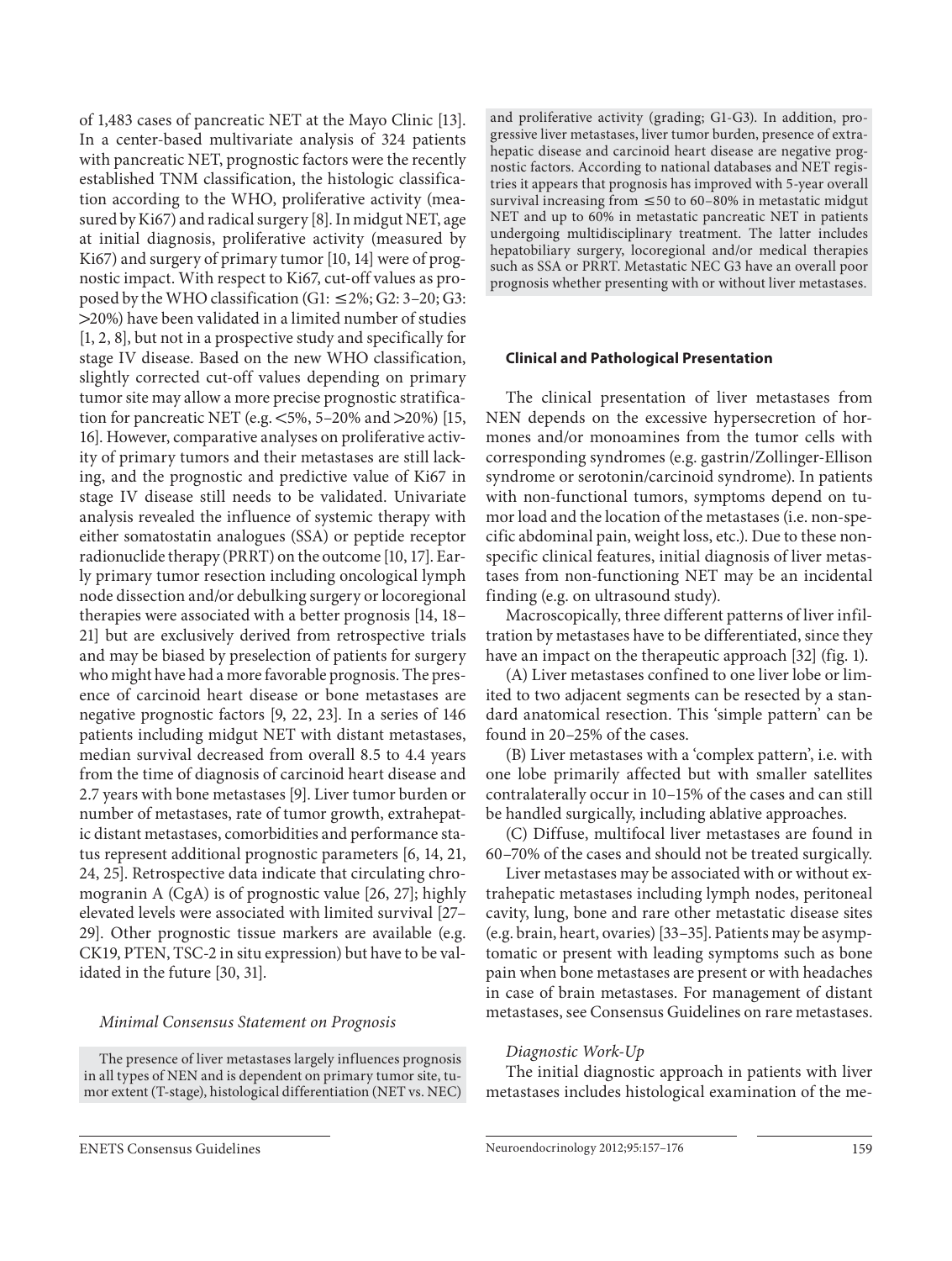

**Fig. 1.** Treatment approach to liver metastases without extrahepatic spread. The first line of therapy in limited unilobar and complex liver disease without extrahepatic spread is surgical resection with or without local ablative techniques in the absence of progression assessed by reliable imaging in tumor follow-up before surgery. Patients with diffuse liver disease, Ki $67 > 10 - 15\%$ (G2) (there is no clearly defined Ki67 cutoff value) and those who are poor surgical candidates, may be treated with somatostatin analogs/IFN- $\alpha$ , or chemotherapy, molecular targeted therapy

(sunitinib or everolimus), PRRT or TACE/TAE depending on primary tumor site and individual conditions. In highly selected candidates with diffuse metastases, liver transplantation may be an option. LMs = Liver metastasis; RFA = radiofrequency ablation; RPVE = right portal vein embolization; RPVL = right portal vein ligation;  $LITT = laser-induced thermotherapy$ ;  $TACE =$ transcatheter arterial chemoembolization; TAE = transcatheter arterial embolization.

tastases, which is always required prior to planning therapeutic decision unless there is a histological report available from the primary tumor. It can also be considered to perform repetitive liver biopsies to reassess the prognosis if the disease course changes significantly.

 The following investigations are required: (a) pathology analysis by conventional histology and immunohistochemistry; (b) assessment of the primary tumor and the extent of extrahepatic spread by imaging according to the above-mentioned patterns of hepatic metastases, and (c) biochemical assessment of functionality and general tumor markers including the search for inherited syndromes when appropriate.

 (a) Pathology analysis should include conventional histology, immunohistochemistry for general neuroendocrine markers (i.e. synaptophysin and CgA and determination of the proliferative activity by using Ki67 (MIB-1) antibodies and/or counting mitoses per 10 high-power fields [36, 37]. The Ki67 (MIB-1) index serves as the basis for grading of the tumors as G1 ( $\leq$ 2%), G2 (3–20%) or G3  $($ >20%) [4]. In the pathology report, information has to be provided on differentiation, number, size, grading and resection margins of liver metastases. *For known primaries* , immunohistochemical analysis of specific hormones and/or monoamines are optional to verify the production of a hormone/monoamine at the cellular level [37] . Where somatostatin receptor scintigraphy (SRS) is not available, assessment of SSTR-2A may be considered and optionally in small SRS-negative tumors. In patients with *multiple endocrine neoplasia type 1* (MEN-1), analysis of primary specific hormones may verify the site of the primary tumor and the functional activity (e.g. gastrin, insulin,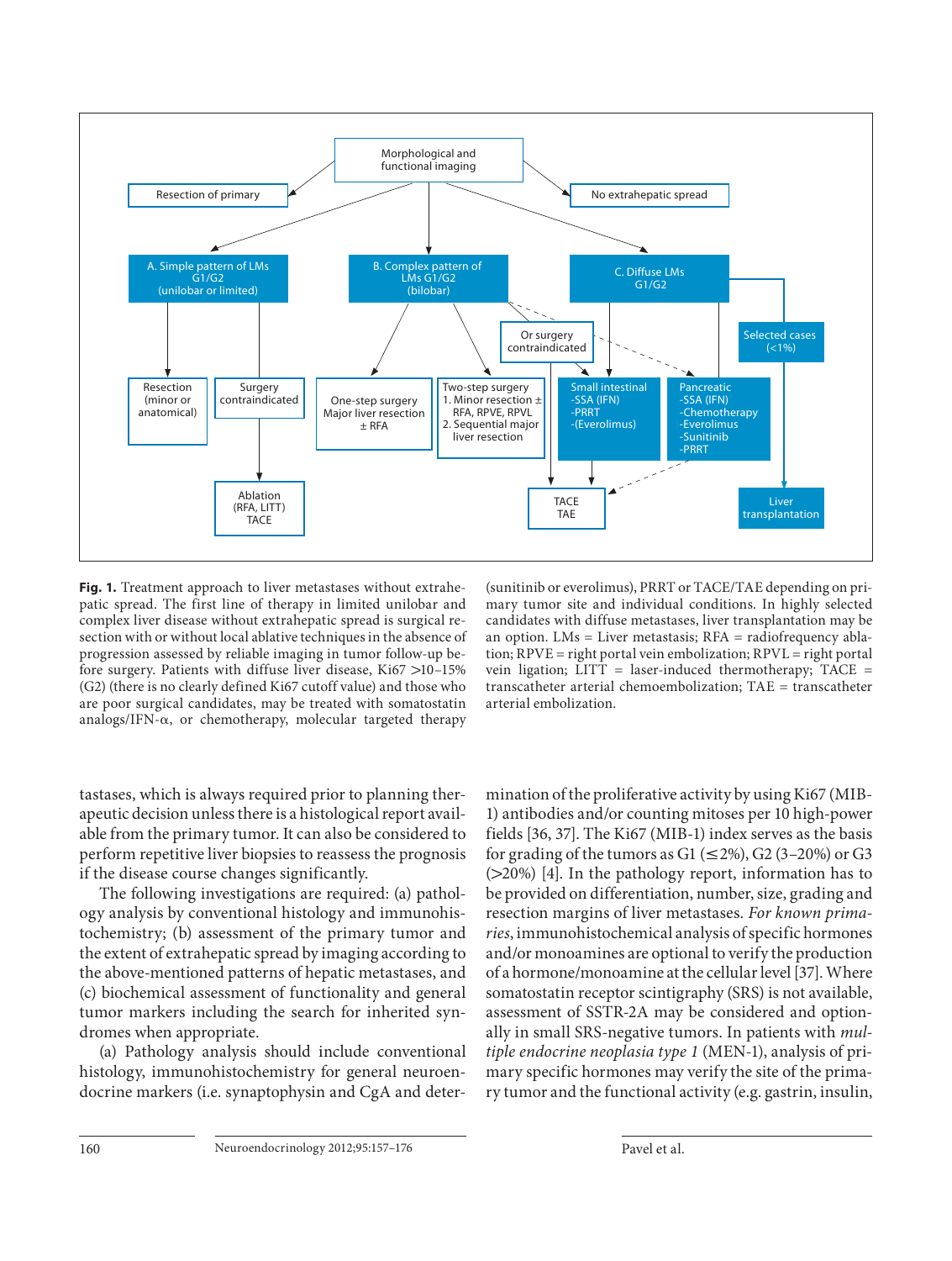glucagon) [38–40] . *For NEN with unknown primary (CUP syndrome),* analysis of hormones, monoamines and transcription factors may provide clues to the site of the primary tumor (i.e. TTF-1 – lung or medullary thyroid carcinoma, CDX2 – intestinal, serotonin – ileum, islet-1 – pancreas, PP/glucagon – pancreas, gastrin/somatostatin – duodenum or pancreas) [41–43] .

 (b) Tumor staging in poorly differentiated neuroendocrine carcinomas (NEC G3) should include computed tomography (CT) of the chest-abdomen-pelvis. In welldifferentiated neuroendocrine tumors (NET G1/G2), an additional SRS is required. In case of CUP syndrome, a single photon emission computed tomography (SPECT)- SRS and triphasic CT of the chest, abdomen and pelvis (CT/SPECT) should be performed [44, 45] or, if available, a high-resolution three-phase CT with positron emission tomography (PET) using a <sup>68</sup>Ga-SSA (<sup>68</sup>Ga-DOTATOC, 68 Ga-DOTATATE or 68 Ga-DOTANOC) (PET/CT-SRS). If SRS was used first-line and failed to detect the primary tumor, it may be considered to perform PET/CT using a <sup>68</sup>Ga-SSA in addition if it is expected to be of consequence for the choice of therapy or the overall disease management (e.g. curative resection, liver transplantation). PET/CT using a <sup>68</sup>Ga-SSA, such as DOTATOC, may help to identify the primary tumor [46] and is a reliable method for the early detection of bone metastases in patients with NET. In contrast, conventional bone scintigraphy and CT are less accurate [47] . For detection of small pancreatic NET (including MEN-1), endoscopic ultrasonography (EUS) seems superior to PET/CT-SRS [48]. In general, PET should be replaced by PET/CT, and depending on availability and local legislation and reimbursement, conventional SRS may be replaced by PET/ CT using a <sup>68</sup>Ga-SSA, such as DOTATOC [49-51]. <sup>18</sup>F-DOPA PET/CT or 5-HTP-PET/CT are promising diagnostic tools [52, 53], and may be considered if available and if SRS is negative. However, its use in the standard work-up cannot be suggested at this time. Although recent studies indicate a prognostic value of FDG-PET in well-differentiated NET (NET G2) [54], it is not recommended as a routine imaging method either and further studies are needed to support its role as a prognostic tool. In special situations, however, e.g. if liver transplantation is considered an FDG-PET/CT can be considered in NET  $G<sub>2</sub>$ 

 Investigation of the large bowel may be useful by means of colonoscopy, including ileoscopy, especially in case of CUP syndrome. In a retrospective analysis of 123 metastatic NET patients, colonoscopy revealed the primary in almost half of the cases in the small or large intestine [55] . If the primary tumor is suspected in the small intestine, double balloon enteroscopy or video capsule endoscopy may be performed if available and if considered of impact on the therapeutic management. If the CT study of liver metastases is inconclusive,  $T_2$ -weighted thin-slice dynamic Gd-enhanced magnetic resonance imaging (MRI), or, if available, a contrast-enhanced ultrasonography should be performed. MRI is considered superior to CT in the detection and follow-up of liver metastases (see Consensus Guidelines on standards of care) [56] and is a preferable choice in clinical trials. The imaging report should include segmental information on the distribution of liver metastases. Although there are no standardized imaging techniques to reliably measure liver tumor burden, it can be considered to estimate the percentage of liver tumor involvement by an experienced radiologist in comparable manner to the PROMID trial  $[14]$ .

 (c) The minimal biochemical work-up for metastases from NET includes circulating CgA and determination of a specific marker to assess functionality, such as urinary 5-HIAA in case of carcinoid syndrome. Additional assessment of insulin, C-peptide (proinsulin), gastrin, pancreatic polypeptide, vasoactive intestinal polypeptide, glucagon and calcitonin should depend on the tumor functional status, clinical symptoms, and histological features and has been dealt with elsewhere [38, 39, 57, 58] .

## *Minimal Consensus Statement on Clinical Presentation and Diagnosis*

 The clinical presentation depends on the functionality of the tumor. The majority of NEN are non-functioning and discovered incidentally or due to unspecific symptoms. In the pathology report, information has to be provided on differentiation, number, size, proliferative activity and resection margins of liver metastases. Histological examination (including Ki67 and mitotic index determination) of the metastases is essential for planning the course of treatment. Immunohistochemistry with CgA and synaptophysin should be performed. The minimal biochemical work-up includes circulating CgA and in the case of suspected clinical syndrome determination of a specific marker to assess functionality, such as urinary 5-HIAA in case of carcinoid syndrome. Tumor staging in NEC G3 requires a chest-abdomen-pelvis CT and occasionally SRS. In NET G1-G2, a SPECT/CT-SRS or PET/CT using a <sup>68</sup>Ga-SSA or MRI and somatostatin receptor imaging (SRI) is recommended for staging. Resectability of liver metastases may be evaluated by MRI and/or CT imaging.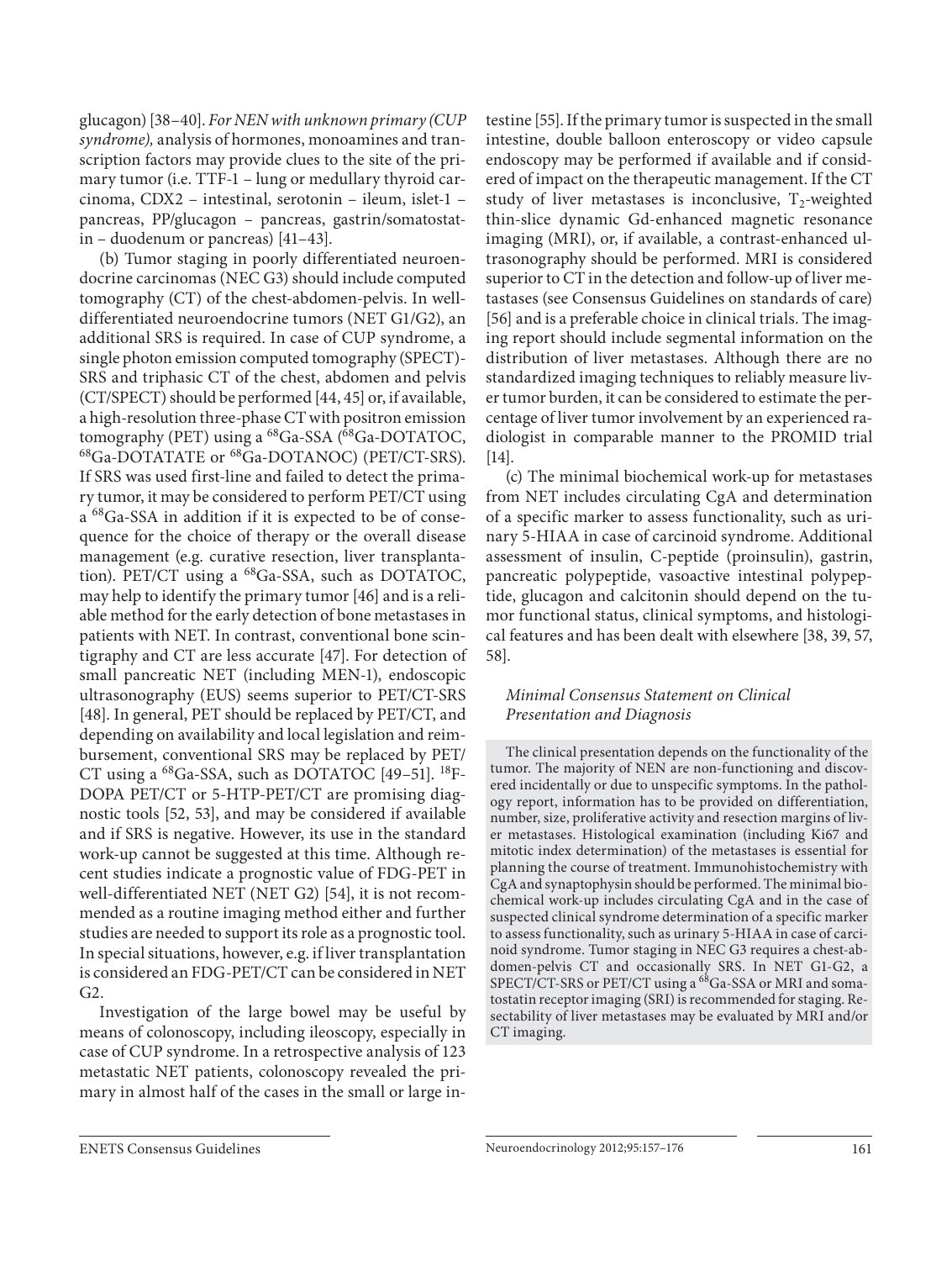## **Surgical Therapy**

#### *Resection*

 A prerequisite prior to undergoing surgery in patients with liver metastases is the assurance that they are in fact well-differentiated (NET G1/G2) lesions. Surgery is generally proposed in curative intent to all patients with operable well-differentiated metastases from NET regardless of the site of origin (foregut, midgut, hindgut) although resection of metastases with hindgut origin is rare since these tumors are in general non-functional and extrahepatic metastases are frequent. The benefits of surgical resection of liver metastases have been demonstrated in terms of overall survival and quality of life. Complete resection (R0/R1) for both mid- and hindgut tumors is associated with better long-term survival in all series [59–62], survival rates of  $60-80\%$  at 5 years may be achieved. In comparison, in patients whose liver metastases are not resected a survival rate of only 30% is reported [19, 63]. However, preselection of patients with a better performance status or less advanced disease seems likely to affect the outcome of surgery, and prospective trials are lacking. Resection is associated with a low mortality rate (0–5%) and an acceptable morbidity (close to 30%). It can be of particular benefit in alleviation of symptoms related to hypersecretion of serotonin or of other mediators of functioning tumors. In a study of 170 patients, 95% of patients with specific symptoms at the time of surgery experienced improvement afterward [64] . If palliative surgery of liver metastases is attempted, the presence of functionality is a major component for decision-making. In NET associated with endocrine syndromes debulking surgery is attempted whenever feasible. Incomplete debulking surgery (R2) has limited indications, but it may improve the quality of life in selected patients for whom medical treatment has failed, especially in functioning tumors. Improvement of specific symptoms after surgery may be long-lasting with a median duration of 19.3-45.5 months [62, 64]. Debulking procedures include resection of liver metastases, primary tumor and lymph nodes, but also ablative therapies that remove  $>90\%$  of the tumor volume [18, 64, 65]. It is still a matter of debate, which percentage of tumor burden should be resectable to achieve a benefit with respect to syndrome control and improvement of outcome. Prospective clinical trials are necessary to better define requirements and benefits of debulking surgery. The additional use of locoregional procedures may be useful to achieve better syndrome control.

 One of the crucial factors after resection is the high rate of recurrence after a median time of 16–20 months, and the majority will have recurrent disease at 5 years [59, 66]. Recurrence can be either hepatic and/or extrahepatic. Time of recurrence depends mainly on the initial completeness of liver resection and requires pre- and intraoperative assessment of small liver metastases using the most sensitive available imaging techniques (e.g. MRI with Gd-EOB-DTPA). If liver surgery with 'curative intent' is intended, liver metastases should be highly differentiated (NET G1-G2) and absence of extrahepatic metastases and/or diffuse or unresectable peritoneal carcinomatosis should be confirmed by high-resolution CT and SPECT/CT-SRS or PET/CT using a 68Ga-SSA. In patients at risk for development of carcinoid heart disease, it is of importance to exclude right heart insufficiency. If heart surgery is also required, it should be undertaken 3 months prior to liver surgery due to the need for anticoagulants after valvular replacement [67] and to avoid cardiovascular comorbidity during abdominal surgery. Mortality related to surgery should be less than 5%. The primary tumor, if not resected previously, is usually also deemed resectable. The type of surgical resection is related to the patient's general condition, the number and location of liver metastases, the complexity of the liver resection, and the estimation of the future remnant liver parenchyma volume. In this regard, specialized surgery can safely remove 65–70% of the whole liver volume (in patients with non-injured liver parenchyma) [68, 69]. In all cases in which the patients have carcinoid syndrome, specific perioperative treatment with SSA is indicated to prevent intra- and postoperative carcinoid crisis [57, 70] .

 The effectiveness of the resection of liver metastases depends on the operative techniques employed as well as the expertise and skills of the hepatobiliary surgeon. Intraoperative ultrasonography is essential in defining the extent of any known lesions and to detect smaller lesions occulted at preoperative diagnosis. The presence and extent of steatosis must also be assessed in order to correctly estimate the amount of liver that may be removed without compromising liver function. Several techniques of liver surgery, either lobectomy with prior ligation/embolization of the portal vein to induce hypertrophy of the remaining liver lobe or combination of surgical resection and the use of local ablative therapies or repetitive hepatic surgery, are applied in synchronous and metachronous liver metastases and described in detail elsewhere  $[32]$ .

 In selected patients, liver resection can be proposed after down-staging of liver disease in a predefined multi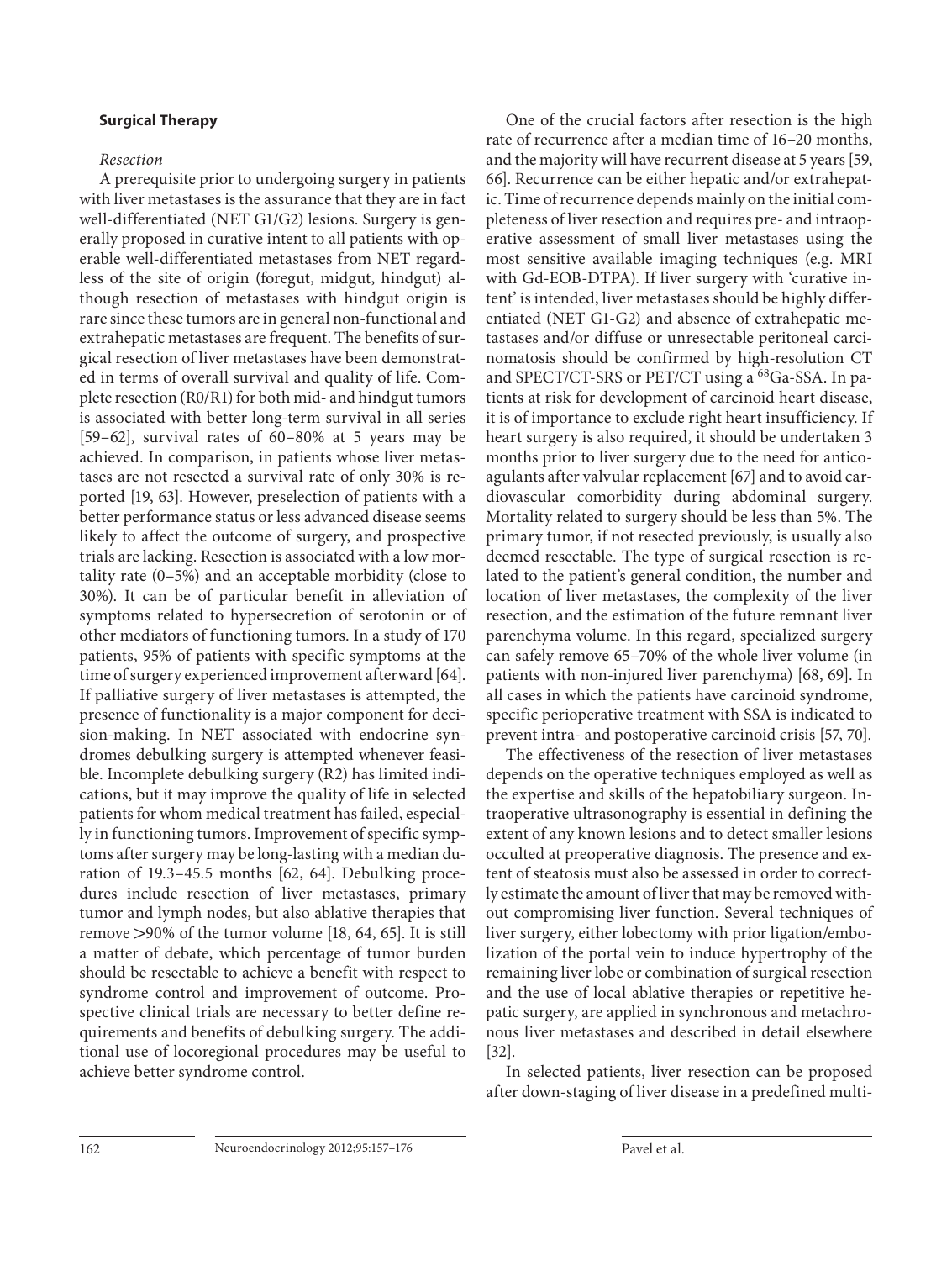disciplinary strategy [71]. For non-resectable liver metastases, if growth is controlled, the resection of the primary tumor may be recommended to avoid local complications such as intestinal occlusion, mesenteric retraction, and hemorrhage. If surgery is indicated, a cholecystectomy may be considered to prevent ischemic complications of the gallbladder subsequent to (chemo)embolization. Gallstones are less frequently observed with SSA therapy than formerly expected, thus preventive cholecystectomy may not necessarily be required.

 The use of adjuvant medical therapy after either R0 or R1 resection cannot be recommended in the absence of clinical data supporting its use. In a single small trial of well-differentiated digestive NET, the use of streptozotocin-based chemotherapy in an adjuvant setting in comparison to observation was not associated with a survival benefit [72].

#### *Minimal Consensus Statement on Surgical Resection*

 Surgical resection in curative intent remains the gold standard in the treatment of liver metastases, achieving a survival rate of 60–80% at 5 years with low mortality (0–5%) and acceptable morbidity (close to 30%). The minimal requirements for resection with 'curative intent' are the following: (1) resectable G1-G2 liver disease with acceptable morbidity and  $<$  5% mortality, (2) absence of right heart insufficiency, (3) absence of unresectable lymph node and extra-abdominal metastases, and (4) absence of diffuse or unresectable peritoneal carcinomatosis. Resection of metastases of NEC G3 is in general not recommended, but may be considered in individual cases with isolated resectable metastases. In planning the operation, care should be taken to assess the amount and quality of the postoperative remnant liver parenchyma using the most sensitive imaging methods available. In both synchronous and metachronous tumors, one- and two-step procedures may be undertaken, depending upon whether the liver disease is unilobar or complex. Debulking resections, with or without other locoregional or ablative procedures, can exceptionally be justified in palliative situations; however, removal of approximately 90% of the tumor volume is recommended (lower percentage particularly in refractory functioning NET may be considered). Prospective clinical trials are necessary to define this indication. If the primary tumor is still present, removal of the primary is recommended when feasible, in a one- or two-step surgical approach. In the absence of data, adjuvant therapy is not recommended in R0/R1 resection.

### *Liver Transplantation*

 Liver transplantation in patients with liver metastases of NET has proved effective for selected patients for whom standard surgical and medical therapies have failed. With the exception of hepatocellular carcinoma, NET liver metastases are almost the only indication that justifies liver transplantation as a viable therapy in malignant disease [73–75]. The potential benefit of liver transplantation in patients with malignant NET needs to be weighed, however, against issues of perioperative morbidity and the ethical distribution of donor organs. While the main indication for liver transplantation in NET patients is hormonal symptoms refractory to surgical or any other therapy, patients with non-functioning tumors and widespread liver disease may occasionally also be liver transplant candidates. Patients with NET G1 seem to be the best candidates for liver transplantation [76]. There is, however, no clear cut-off value for Ki67/MIB-1 for recommendation of liver transplantation. Based on the results of the French multicenter trial and on expert opinion, a Ki67 of 10% is probably a cut-off value that should not be exceeded [77, 78] . Worse prognostic factors are hepatomegaly, and primary tumors of the pancreas compared to small intestinal (carcinoid) tumors [78]. It has been proposed that a patient age of less than 50 years is of favorable prognostic value. The importance of high postoperative mortality in patients with extended abdominal surgery in addition to the liver transplant has also been noted. Patients who underwent Whipple's operation had a 5-year survival rate of only 31% [79]. There is no consensus reached to adhere to the criteria published by Mazzaferro et al. [77] for selection of patients with NET for liver transplantation. Therefore, judgments regarding transplant therapy remain based on limited evidence. Nonetheless, the very small percentage of tumor-free patients after 5 years reinforces the impression that liver transplant is undertaken with palliation as the realistic goal. Liver transplantation with intent to cure remains the exception.

 At least 6 months of prior observation of tumor growth behavior are required to rule out aggressive behavior or microscopic extrahepatic disease before transplantation. The exclusion of extrahepatic metastases needs to be guaranteed prior to transplantation, and should be accomplished by an extensive work-up, including SPECT/ CT-SRS and preferentially, but also if SPECT/CT-SRS does not show any extrahepatic disease, PET/CT using a 68 Ga-SSA, and in special situations FDG-PET/CT (e.g. in NET G2) or alternative tracers (5-HTP, <sup>18</sup>F-DOPA) may be required. Even staging laparotomy or intraoperative staging is recommended in some cases [75, 80] .

## *Minimal Consensus Statement on Liver Transplantation*

 In patients who suffer from life-threatening hormonal disturbances refractory to medical therapy or patients with non-func-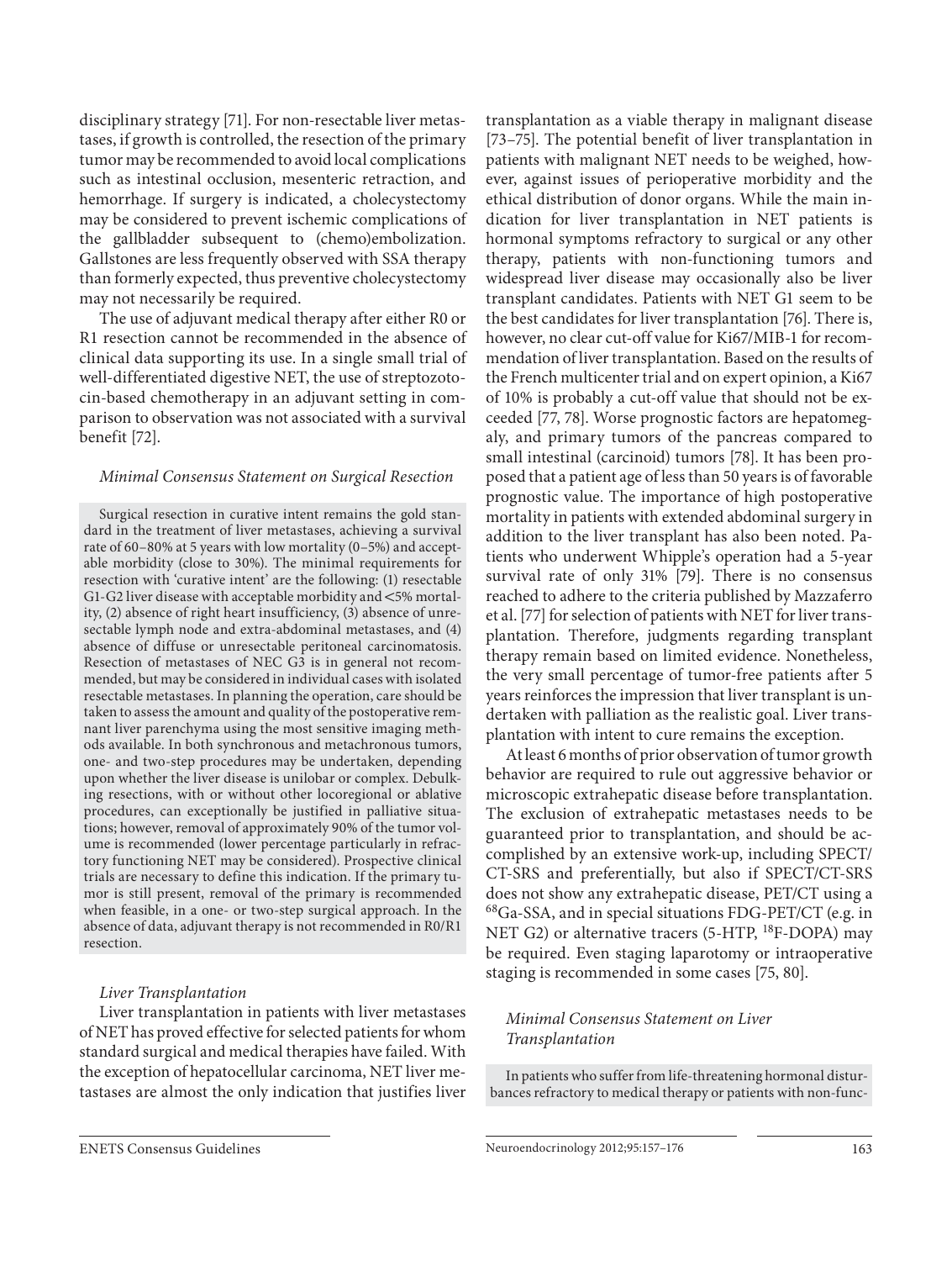tioning tumors with diffuse unresectable liver metastases refractory to all other available treatments, liver transplantation may be a possible therapy option. Minimal requirements for consideration of liver transplantation are the following criteria: mortality should be  $\langle 10\%,$  absence of extrahepatic disease as determined by PET/CT, primary tumor removed prior to transplantation, well-differentiated NET (NET G1, G2). Patients less than 50 years old who are free of extrahepatic tumor and have low Ki67 are those who are most likely to benefit from liver transplantation. However, a long-term disease-free survival by transplantation will be an exceptional event even in this highly selected subgroup.

#### **Local Ablative and Locoregional Techniques**

 There are no randomized clinical trials comparing efficacy of locoregional therapies and palliative liver surgery or medical treatment [81] . The choice of the ablative or locoregional procedure (such as radiofrequency ablation, laser-induced thermotherapy or selective hepatic transcatheter arterial embolization (TAE) or chemoembolization (TACE), selective internal radiotherapy) depends on the local expertise, extension (number and size of lesions) and location of liver involvement. These methods are used in functioning and non-functioning tumors to reduce liver tumor burden. Locoregional therapies may be used early to prolong time to medical treatment (e.g. with SSA), but most frequently are used in combination with SSA, particularly in functioning NET. If bulky disease is present, locoregional therapy is indicated early also in non-functioning tumors, and is useful for downstaging. There are currently no data favoring early use of locoregional therapies depending on tumor grading (G1/ G2). Locoregional therapies are more frequently used in midgut NET compared to other sites, since alternative treatment options are limited in this type of tumor. In patients with functioning tumors, locoregional therapies may be considered in the presence of extrahepatic disease if the liver is major site of the disease. In some conditions, systemic medical therapies or PRRT are used preferentially compared to locoregional approaches, e.g., if extrahepatic tumor load is higher than hepatic tumor burden, and if pancreas is the primary tumor site.

## *Radiofrequency Ablation*

 The use of radiofrequency ablation (RFA) has been shown to be effective in both relieving the symptoms of NET liver metastases and in achieving local control of the metastases. RFA has become the preferred local ablative therapy in most centers, achieving reduction of tumor mass in functioning and non-functioning metastases. Both percutaneous and laparoscopic applications of RFA are available, depending upon the location and extent of metastatic spread [82, 83]. The combination of resection and RFA provides the opportunity to achieve complete tumor removal [84, 85]. The number of studies investigating RFA treatment of NET liver metastases is still limited. In the largest study to date, 73 patients with foregut  $(n = 6)$  or midgut carcinoids  $(n = 37)$ , endocrine pancreatic tumors ( $n = 28$ ), and with NET of unknown origin (n = 2) were studied. Symptom improvement was noted in 12 of 17 (70.6%) patients with carcinoid syndrome, and this was associated in 75% of the patients with a reduction of 5-HIAA and CgA by at least 50%. Significant decrease of biochemical markers was also achieved in 4 of 8 patients with functioning pancreatic NET [86]. In another study including 34 patients with a total number of 234 NET metastases, 80% of the patients had complete or significant relief from their symptoms, lasting for an average of 10 months, and 41% of the treated patients showed no evidence of progression [83]. In a prospective study of 63 patients, 70% had significant or complete symptom relief, and duration of symptom control was  $11 \pm 2.3$  months [87] . The procedure was safe with a perioperative morbidity of 5% and no 30-day mortality.

 The probability of full eradication of a lesion decreases with its size and a tumor  $>5$  cm is considered unsuitable for RFA. Preferably tumors <3 cm should be treated with RFA in combination with resection [88], and the number of tumor lesions should be limited.

## *Laser-Induced Thermotherapy and Other Techniques*

 Laser-induced thermotherapy (LITT) has been used to a limited extent to eradicate liver metastases from endocrine tumors. The range of effect can be more precisely controlled than with RFA [89], and larger tumors may be successfully treated up to 7 cm in size with multiple fibers [90], but its widespread use is limited and it has been abandoned in favor of RFA in most centers. Similarly, cryotherapy and ethanol injection have been abandoned in favor of other techniques. For details on further studies and techniques, see ENETS Consensus Guidelines 2008  $[32]$ .

## *Embolization and Chemoembolization*

 Selective hepatic TAE or TACE with hepatic artery occlusion can be applied in the treatment of liver metastases from all types of NET G1/G2. More data are available using this method for liver metastases of midgut origin than in foregut or hindgut tumors. Selective embolization of peripheral arteries induces temporary, but com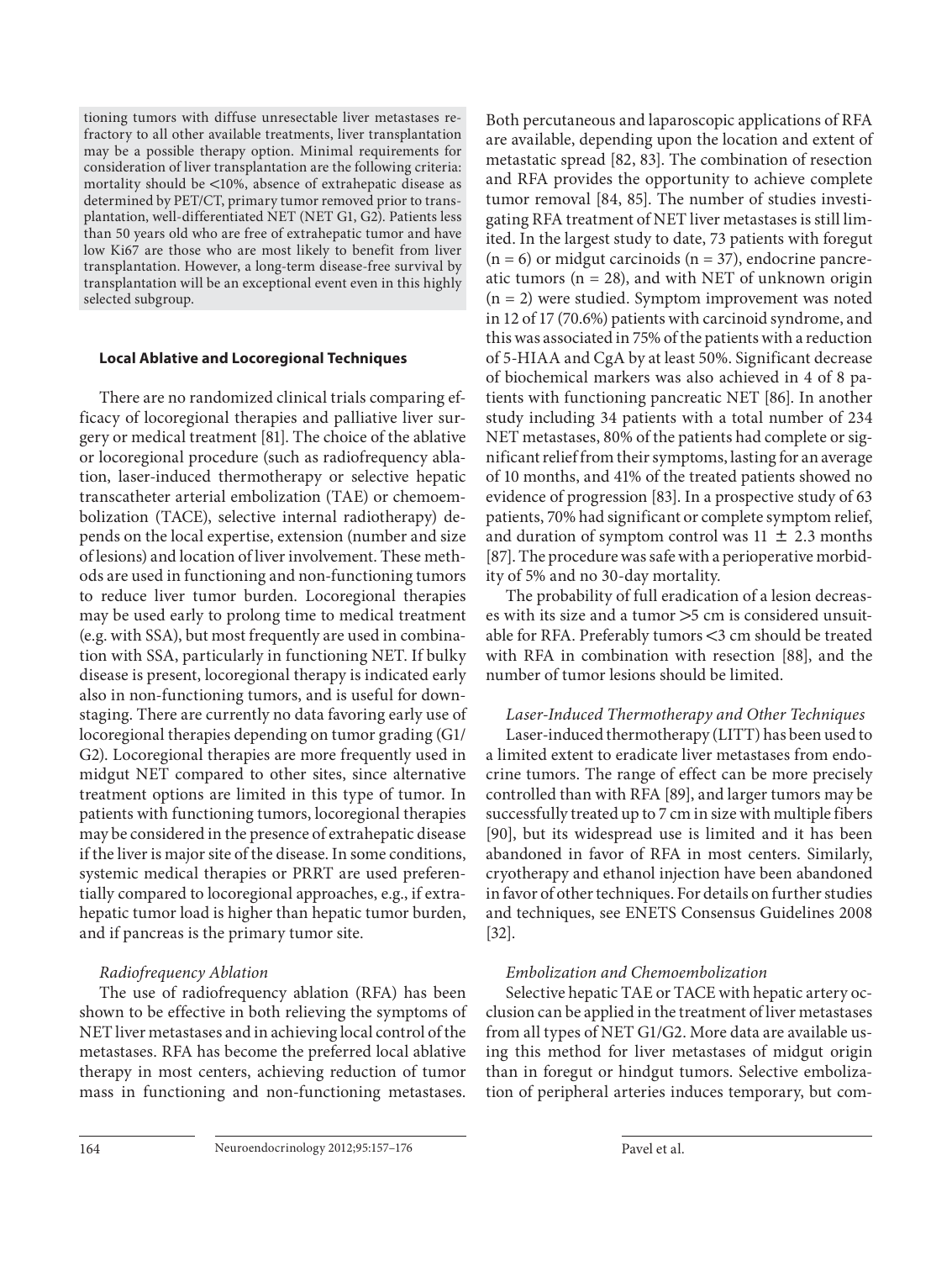plete ischemia. The procedure can be performed repeatedly. For TACE, the cytotoxic agent most often used is doxorubicin or streptozotocin [91-93]. The latter should be used under general anesthesia due to pain induced at injection. TACE or TAE alone can be used if surgery is not feasible for tumor reduction in functioning and nonfunctioning NET. Complete or partial responses for symptoms, tumor markers and imaging occurred in 73– 100, 57–91 and 33–50% of the patients, respectively. The duration of symptomatic response varied between 14 and 22 months [91, 93–96] . The 5-year survival rates from several studies using TACE were 50–83%, and similar outcomes were reported for TAE with 5-year survival rates between 40 and 67% [96]. Whether survival is prolonged following TACE/TAE has yet to be demonstrated. Mortality (0–3.3%) of the procedure is low in experienced hands [91, 93–95]. As significant morbidity may result from this procedure, TACE should be performed only in experienced centers. Minor side effects such as nausea and vomiting (50–70%), right upper quadrant pain (50– 60%), fever (30–60%), and elevation of transaminases (100%) are common [97]. The postembolization syndrome is often observed. Major side effects include: gallbladder necrosis, hepatorenal syndrome, pancreatitis, liver abscess, and formation of aneurysms. The procedure is contraindicated in patients with complete portal vein thrombosis and poor liver function [65, 91, 93, 95, 98]. Whipple procedure is contraindication for TACE/TAE since it increases the risk of morbidity (e.g. liver abscess) and mortality. Other contraindications for TACE/TAE include hepatopulmonary shunt and severe comorbidities (renal, cardiac, etc.). In patients in whom liver transplantation may subsequently be considered, multiple TAE or TACE may render the vascular reconstruction at transplantation more difficult due to arterial thrombosis.

 In the absence of comparative trials [81] it remains unclear whether TACE is preferable to TAE alone; also the timing of sequential (chemo)embolizations and choice of cytotoxic agents is still unclear (e.g. doxorubicin vs. streptozotocin).

## *Selective Internal Radiation Therapy*

 Selective internal radiation therapy (SIRT) is still considered investigational. Recent studies with  $90Y$  microspheres in altogether  $\sim$ 200 patients indicate objective response rates of 50–60% in patients with liver metastases from NET. Most data, however, are retrospective and derived from small phase II trials [23, 99, 100]. Only one prospective study (n = 34) addresses syndrome control (55% response). One death from liver failure is reported

in this series when used with concomitant infusional 5-fluorouracil (5-FU) [101]. For all locoregional therapies, randomized clinical trials comparing efficacy and outcome of different procedures with each other or with liver resection are needed.

### *Minimal Consensus Statement on Local Ablative and Locoregional Techniques*

#### Ablative Techniques

 Ablative techniques such as RFA can be used effectively as anti-tumor treatment and in relieving symptoms in patients with NET liver metastases, either as a sole therapy or in combination with surgery. While surgery remains the therapy of choice in limited tumor disease, RFA may be employed for palliation in order to avoid a major surgical procedure and it can also effectively supplement a surgical resection. In patients with tumors >5 cm in diameter or near vital structures, RFA or other ablative techniques are not a suitable single therapy.

#### Embolization and Chemoembolization

 Selective hepatic TAE or TACE may be used to treat liver metastases in patients where surgery is not feasible regardless of the origin of the primary tumor. These modalities are effective in the control of symptoms and tumor growth and result in significant decrease in biochemical markers with objective tumor responses in about half of the patients. No current evidence exists that TACE is superior to TAE. Cytotoxics used include either doxorubicin or streptozotocin in mixtures with Lipiodol. Because of its potential morbidity, TAE or TACE should be performed in experienced centers; a common side effect is postembolization syndrome. Major side effects are rare and the procedure is contraindicated in case of complete portal vein thrombosis, hepatic insufficiency and Whipple procedure. Selective internal radiotherapy is still an investigational method in the treatment of liver metastases of NET.

### **Medical Therapy**

### *Antisecretory Treatment*

 The use of SSA is standard therapy in functioning NET of any site. Interferon- $\alpha$  (IFN) may also be considered for symptom control in some patients, e.g. if SSA are not well tolerated. IFN is frequently used as second-line therapy due to its less favorable toxicity profile, but has additional value as add-on therapy in patients with carcinoid syndrome that is not controlled with SSA alone [57, 70]. Careful control of symptoms in relation to hormonal hypersecretion should be ensured prior to specific anti-tumoral treatment measures (surgical or locoregional) in patients with liver and/or other distant metastases. In 70–90%, SSA (octreotide, lanreotide) are efficacious in the treatment of the carcinoid syndrome (e.g. in liver me-

ENETS Consensus Guidelines Neuroendocrinology 2012;95:157-176 165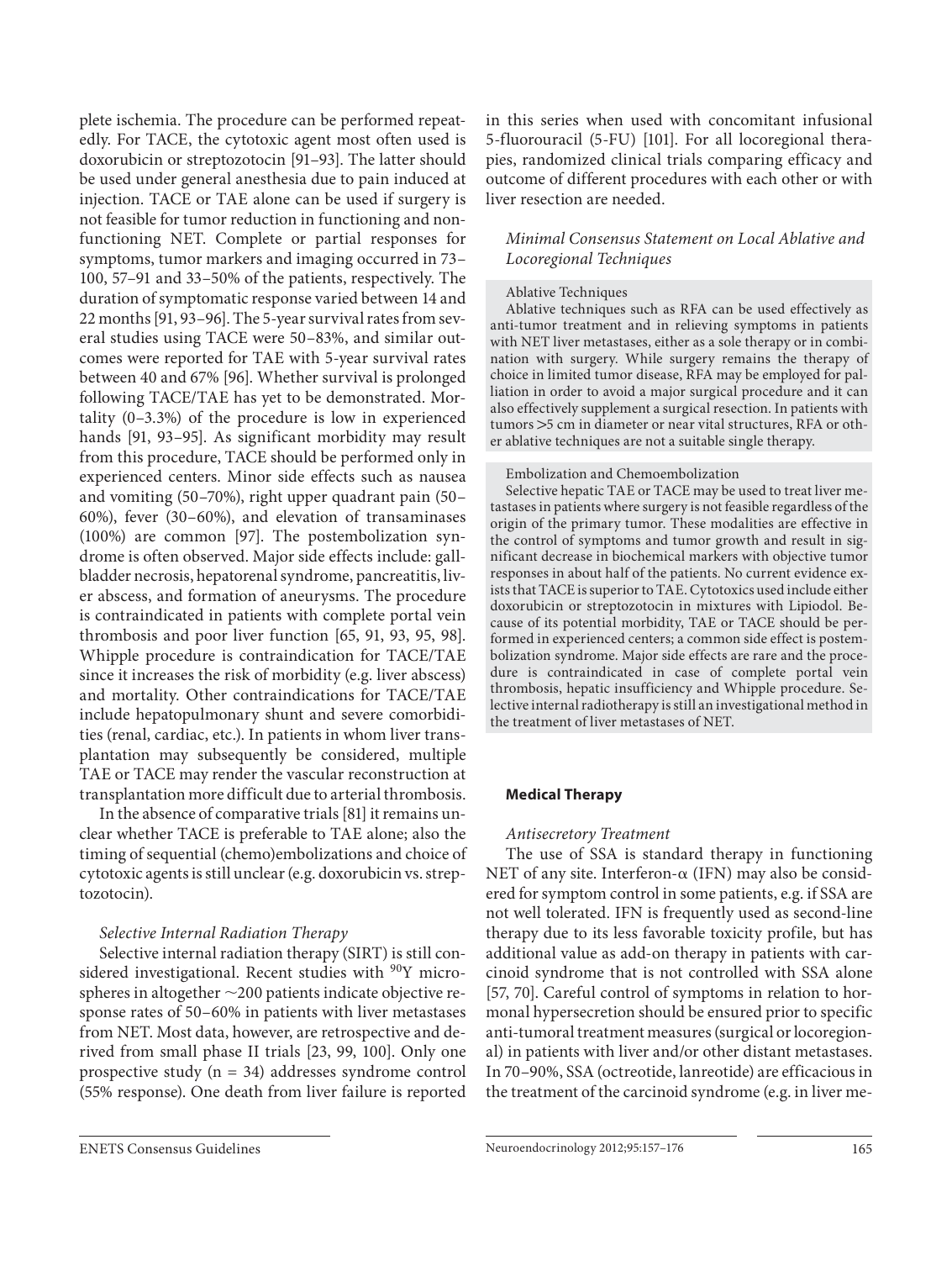tastases from serotonin-secreting small intestinal NET (midgut carcinoids)) or other clinical syndromes related to hypersecretion of rare pancreatic NET such as VIPoma or glucagonoma. Octreotide and lanreotide are considered equally effective for syndrome control [57, 102] and are approved for antisecretory treatment in Europe. A standard dose of long-acting formulations is octreotide 20–30 mg/4 weeks i.m. and lanreotide autogel 90–120 mg/4 weeks s.c. Doses are adapted to the individual needs and depend on tumor burden. Specific details related to the use of these analogues have been dealt with in a consensus manner elsewhere [57]. Preventive SSA therapy prior to surgery or use of locoregional therapies (delivered as either s.c. bolus and/or an i.v.  $50-100 \mu g/h$  perfusion) is usually effective [70]. IFN- $\alpha$  is used at a dose of 3–5 million units subcutaneously three times per week [103]. Long-acting pegylated IFN is an alternative formulation, administered in doses from  $80-150 \mu$ g once weekly. There are no comparative data of both regimens, and pegylated IFN is not approved for its use in NET yet. The use of pegylated IFN may, however, be considered for better tolerability [104] .

 Other specific therapies are required according to the primary and related hypersecretion [38, 39, 58] . In gastrinoma, the use of high dosages of proton pump inhibitors (standard dose  $\times$  2–10 per day) is standard and first-line therapy (see the chapter on gastrinoma). In the treatment of metastatic insulinoma, a recent advance is the use of the mTOR inhibitor, everolimus. Current medical treatment includes SSA and diazoxide. However, only 50% of the patients respond to SSA and efficacy of diazoxide is transient and associated with side effects, particularly in the elderly patients (renal dysfunction, edema) [105] . Although the number of reported patients is still low, symptom control was achieved in patients with heavily pretreated and refractory hypoglycemia syndrome [106, 107]. In a report of 4 patients, everolimus treatment lead to normalization of blood glucose and withdrawal of glucose infusion/tablets or enteral feeding. Treatment was associated with partial tumor remissions in 2 patients lasting for 16 and 29 months, and stable disease for at least 6 months in the other 2 patients. Everolimus is recommended in metastatic insulinoma when resistant to the standard medical management.

 The use of PRRT is considered an alternative therapeutic option for syndrome control. In 3 of 5 patients treated with <sup>177</sup>Lu-DOTATATE, partial tumor remissions were achieved [108]. Individual cases were successfully treated with SIRT [109, 110].

## *Minimal Consensus Statement on Antisecretory Treatment*

 Symptoms from hormonal hypersecretion are frequent in functional tumors with liver metastases. Control of these symptoms is often urgent and SSA (with or without IFN) are highly effective. Locoregional therapies may be required to achieve symptomatic relief. Prophylaxis against carcinoid crisis should be performed prior to surgical or locoregional interventions using adequate doses of SSA (usually with bolus subcutaneous therapy *and* intravenously). Everolimus and PRRT are effective in treatment of hypoglycemia in metastatic insulinoma and are recommended after failure to standard treatment.

## *Antiproliferative Treatment*  Somatostatin Analogues

 The anti-tumor efficacy of SSA appears weak with respect to objective tumor responses that occur in  $< 10\%$ , even if used at high dosages [102, 111–113] . However, disease stabilization of up to 50–60% has been reported. In a prospective randomized placebo-controlled trial of octreotide LAR in midgut NET (PROMID trial) the antiproliferative efficacy of octreotide LAR has been confirmed. Median time to tumor progression was 14.3 months with octreotide LAR and 6.0 months with placebo [14]. Based on these results, the use of SSA, especially octreotide LAR, is recommended for antiproliferative purposes in functioning and non-functioning midgut tumors. SSA are the recommended first-line therapy in non-functioning, progressive, small intestinal G1 NET. Therapy may be considered in therapy-naive, metastatic patients without a prior observation period of spontaneous tumor growth. However, it remains unclear if there is an individual benefit with respect to improved prognosis and increased survival if treatment is started early after initial diagnosis compared to a 'watch-and-wait' strategy until tumor progression occurs. There are no evidence-based data with respect to survival that support the early use of SSA. In addition, the extent of the disease (liver tumor burden) and in the case of prior observation of tumor growth, the tumor growth rate should be taken into account for the choice of the appropriate therapy. A higher tumor burden may require early additional or alternative therapies, and more aggressive tumor growth may necessitate an alternative treatment approach. Grading is mostly G1 in midgut NET, and there are not sufficient data on the efficacy of SSA in NET G2. The determination of a cut-off value for recommendation of SSA is still controversially discussed. In individual cases of midgut NET G2, alternative therapies to SSA may be considered. The recommended dosage for antiproliferative pur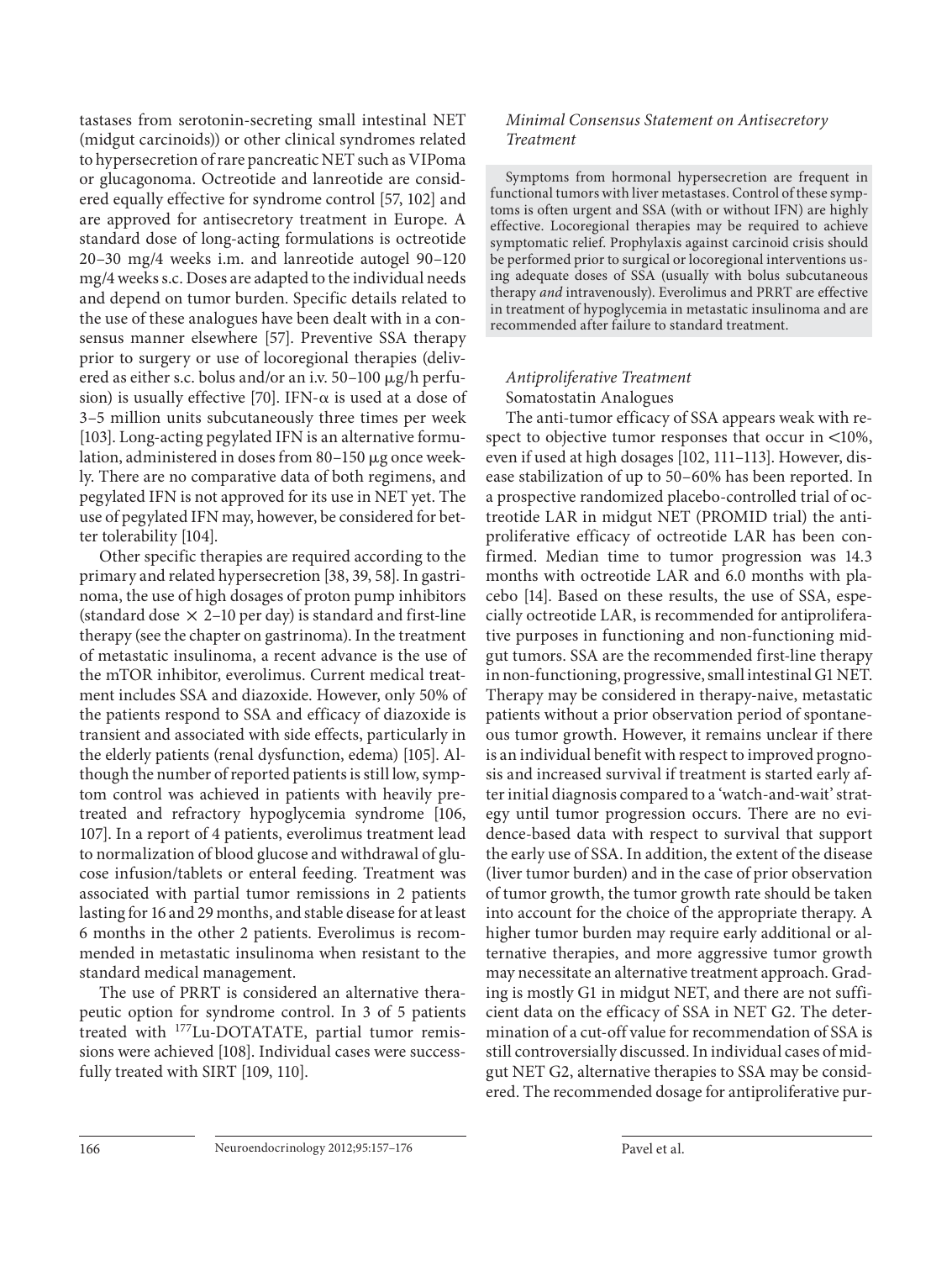poses is octreotide LAR 30 mg i.m. per month as it was used in the PROMID trial. There is a higher level of evidence for the use of octreotide compared to lanreotide in midgut NET, since placebo-controlled data for lanreotide are not yet available and dose selection is not validated for lanreotide either. A placebo-controlled trial of lanreotide autogel 120 mg/month in non-functioning enteropancreatic NET is ongoing and will provide more evidence on the antiproliferative efficacy of lanreotide, especially in pancreatic NET in the future.

 Octreotide and lanreotide may be of value also in other subgroups of patients with slowly progressive low proliferative NET (G1) of pancreatic and gastroduodenal origin and its use is supported by literature data on retrospective and non-randomized prospective trials in more than 500 patients [102, 111, 112, 114] . In patients with gastric NET, SSA have been shown to exert antiproliferative effects in man [115, 116], however, data is not available in cases of liver metastases (see chapter gastric NET). There are no data on the use of SSA in NET with primary tumor origin of the colon and rectum. Nevertheless, according to expert opinion, SSA may be considered a therapeutic option in these cases, if tumors are classified as NET G1.

SSA can also be considered if SRI is negative  $\ll 10\%$  of the cases) or is not available based on the experience of some centers with beneficial effects in these subgroups of patients. However, in patients with high tumor load a positive SRS is required to choose SSA for antiproliferative purposes. The role of immunohistochemical determination of SSTR2A in SRS-negative cases needs to be further explored, especially if the tumor lesion size does not reach the threshold for detection by SRS.

 In contrast, in metastatic NEC G3, regardless of the site of origin, SSA treatment is not recommended. There is also no indication for adjuvant therapy with SSA in NET G1/G2 irrespective of primary tumor origin and potential microscopic metastases in up to 50% of the cases. It is also not recommended to use SSA instead of resection of liver metastases and/or locoregional therapies if curative treatment seems feasible.

## *Interferon-α*

Tumor remissions occur rarely with IFN  $(\sim]1\%)$  [103], however disease stabilization is observed in 40–50% of the patients. IFN- $\alpha$  is equally effective in functioning and non-functioning tumors with respect to tumor growth control. Two prospective randomized trials in metastatic gastroenteropancreatic NET have shown that SSA, IFN or the combination of both have comparable antiproliferative effects when used after prior disease progression

[111, 112]. Although the number of patients included in these trials is limited, based on these results, the early combination use of SSA and IFN for antiproliferative purposes is not recommended. Data from a recent French multicenter trial in advanced NET provide a progressionfree survival (PFS) of 14.1 months in a cohort of 32 patients where prior disease progression was documented [117]. However, this trial has some limitations: a heterogeneous patient population (53% midgut, 15% foregut, 3% hindgut NET, 22% CUP), an underpowered trial and a non-significant p value in comparison to chemotherapy arm (PFS 5.5 months). Patients with low proliferating (G1), slowly progressive NET or patients with SRS-negative tumors are considered candidates for IFN therapy. IFN should be used with caution if hepatic tumor burden is high. The treatment is associated with more frequent side effects compared to SSA [103, 104, 111, 112, 117] . The IFN dose should be titrated individually by side effects and leukocyte count ( $\sim$ 3,000/ $\mu$ l).

### *Systemic Chemotherapy*

 Chemotherapy is recommended in pancreatic NET, metastatic foregut NET G2, and in NEC G3 of any site. So far, results with systemic chemotherapy are poor in patients with well-differentiated metastatic midgut NET with response rates of  $\sim$ 15% in the largest published study [118]. Therefore, these patients (G1/G2 NET) should in general not receive current cytotoxic regimens. Chemotherapy might be an option exclusively in advanced intestinal NET after failure to previous treatment lines. Results from recent phase II and non-randomized trials with either metronomic 5-FU in combination with octreotide, or capecitabine and oxaliplatin in well-differentiated NET including those of midgut origin [119, 120] are promising, but limited, and still considered investigational. Their value in the management of advanced midgut NET remains unclear since mixed patient populations were investigated in these studies. Limited data are available in relation to systemic chemotherapy in patients with liver metastases from hindgut NET G2. Such treatment can be proposed in progressive disease although the choice of agents needs to be defined in clinical trials.

 Systemic cytotoxics are indicated in patients with inoperable progressive liver metastases from G1-G2 pancreatic NET using combinations of streptozotocin and 5-FU and/or doxorubicin with objective response rates in the order of 35–40% [24, 121, 122] . These response rates are considerably lower than the 69% reported by Moertel et al. [123] in 1992. There is long-standing experience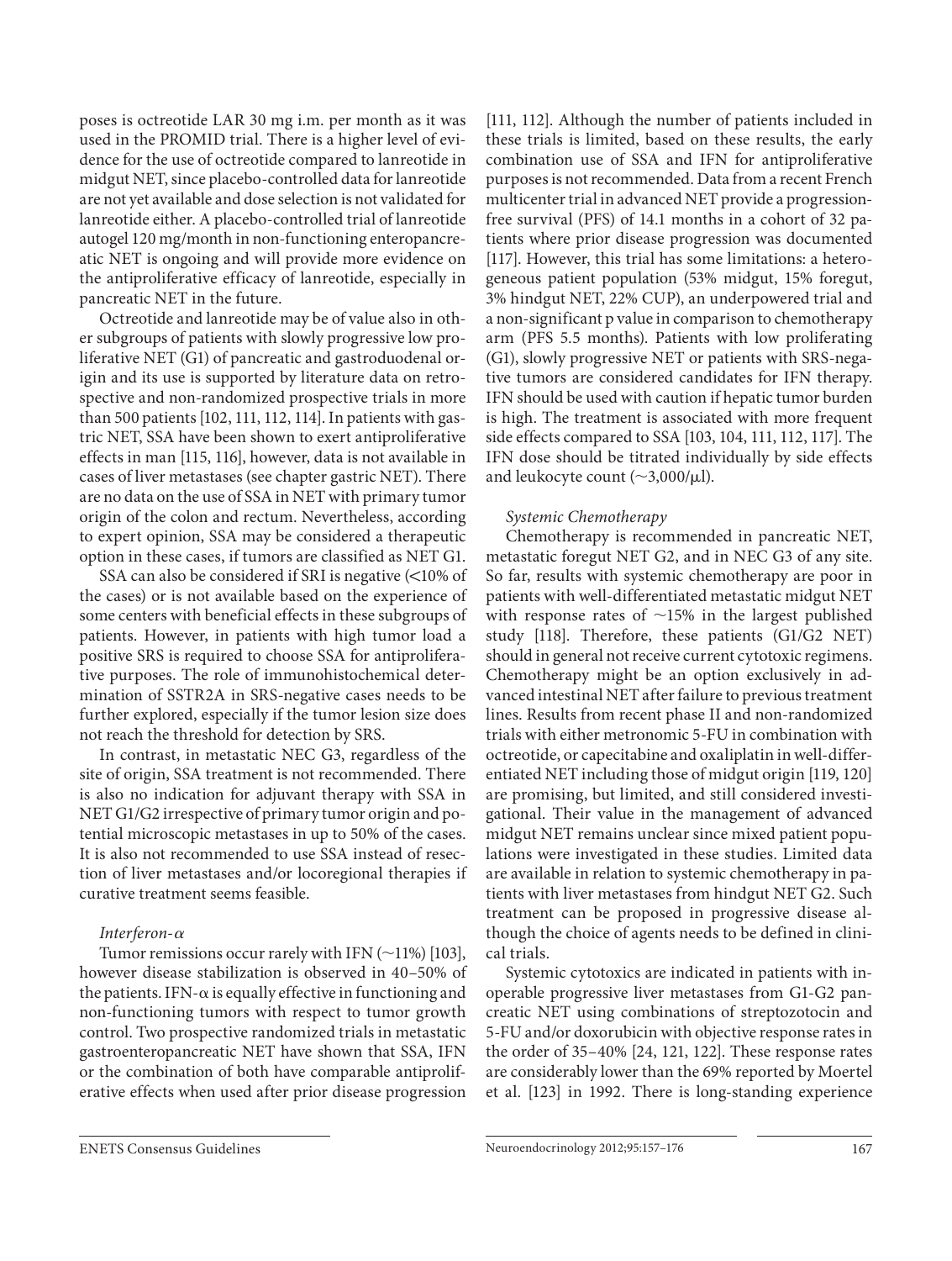with streptozotocin-based chemotherapy since the 1980s [124]. With respect to response rates, three drug regimens including either cisplatin [125] or doxorubicin [24] seem not to be superior to two drug regimens with streptozotocin and 5-FU or streptozotocin and doxorubicin [121– 123]. From a single retrospective trial ( $n = 30$  patients), temozolomide-based chemotherapy is promising in pancreatic NET if combined with capecitabine [126] . Given the high partial remission rate of 70% reported for this drug combination as a first-line chemotherapy together with a favorable median PFS of 18 months, further investigation of this chemotherapy in prospective comparative trials is warranted. Efficacy is supported by other trials [127, 128]. Despite these limited data on temozolomide, based on its effectiveness in daily clinical use, however, the use of temozolomide is recommended by the experts. Temozolomide may be used with or without capecitabine.

 Chemotherapy may be the first-line therapy in pancreatic NET, if there are tumor-related local symptoms, in the case of high liver tumor burden, or tumor progression, in foregut NET G2 and always in NEC G3. Although retrospective data indicate increasing sensitivity to chemotherapy with increasing proliferation index [125], these data are still limited due to retrospective assessment in mixed patient populations. There is currently no clear cut-off value for Ki67 for recommendation of chemotherapy, and bias by sampling times and techniques may exist. Chemotherapy may also be considered in pancreatic NET G1 in the case of tumor progression. The treatment is in general well tolerated [117, 118]. Nausea, well controlled by antiemetics, and renal toxicity may occur, but is mostly mild to moderate with creatinine elevation in  $\sim$ 20% and proteinuria in 40% as recently reported in a prospective trial [117].

 In cases of liver metastases involving high-grade NEC G3, regardless of the site of the primary tumor, combination chemotherapy using cisplatin/etoposide (Moertel regimen) [129] is recommended early (provided that the patient has adequate organ function and performance status). There is no established second-line therapy for poorly differentiated endocrine carcinoma. A recent retrospective study with temozolomide alone or in combination with capecitabine ( $\pm$  bevacizumab) in 25 patients reports a partial tumor response rate of 33% [130]. Further investigation in a prospective trial is warranted with this combination therapy. Encouraging results using either 5-FU i.v. or capecitabine orally combined with oxaliplatin or irinotecan may also be an option in the future [120, 131, 132].

 In the adjuvant setting, there is only one study with streptozotocin and 5-FU after resection of liver metastases from digestive endocrine tumors compared to observation. Relapse-free survival in patients with adjuvant therapy was similar to that of the observation group or historical controls [72]. Although this was a small trial  $(n = 52)$  and patient population heterogeneous streptozotocin-based chemotherapy cannot be recommended in this indication.

## *Peptide Receptor Targeted Radiotherapy*

 Promising data evolved with regard to PRRT in the treatment of NET with liver metastases using  $90Y$ - and <sup>177</sup>Lu-labelled DOTATOC, or DOTATATE [133-136]. PRRT can be considered in both functioning and nonfunctioning NET with positive SRS, irrespective of the primary tumor site. Based upon phase II trials of various, mostly small sizes and mainly retrospective data, partial remission rates range between 0 and 37% [135–138] and are higher in pancreatic compared to midgut NET. In the prospective multicenter phase II PRRT trial using <sup>90</sup>Yedotreotide/DOTATOC, a highly selected group of patients with refractory carcinoid syndrome developed a partial remission rate of 4% and disease stabilization rate of 70%. PFS was favorable with 16.3 months [137] . Prospective randomized trials are still lacking, but in progress. Different SSA and radionuclides are used, and their use depends on national law and local permissions.

Radionuclide therapy with either  $90Y$ - and/or  $177$ Lulabeled SSA is most frequently used in NET. However, so far, no registrational trial exists. There are no randomized clinical studies on efficacy of both radionuclides, but 177 Lu-labeled SSA are considered less nephrotoxic, also applied with simultaneous renal protection by e.g. amino acids. In general, the use of PRRT is after failing first-line medical therapy. The presence of expression of sstr2 as visualized by SRI is a prerequisite for the use of PRRT; a better anti-tumor effect is reported with increasing sstr2 expression according to SRS [136]. The minimum requirements for PRRT are reported in a separate consensus guideline [138]. There are different research PRRT protocols in use with either standard dose or individualized therapy with a variable number of cycles. General practice is to use a standard dose. The distance between two cycles should at least reach 6 weeks. Tolerability is in general good, serious side effects including severe bone marrow disease (acute myelogenous leukemia, myelodysplastic syndrome; both in patients with and without prior chemotherapy), kidney failure and liver failure occur in  $\sim$ 3–5% of the patients [135, 136].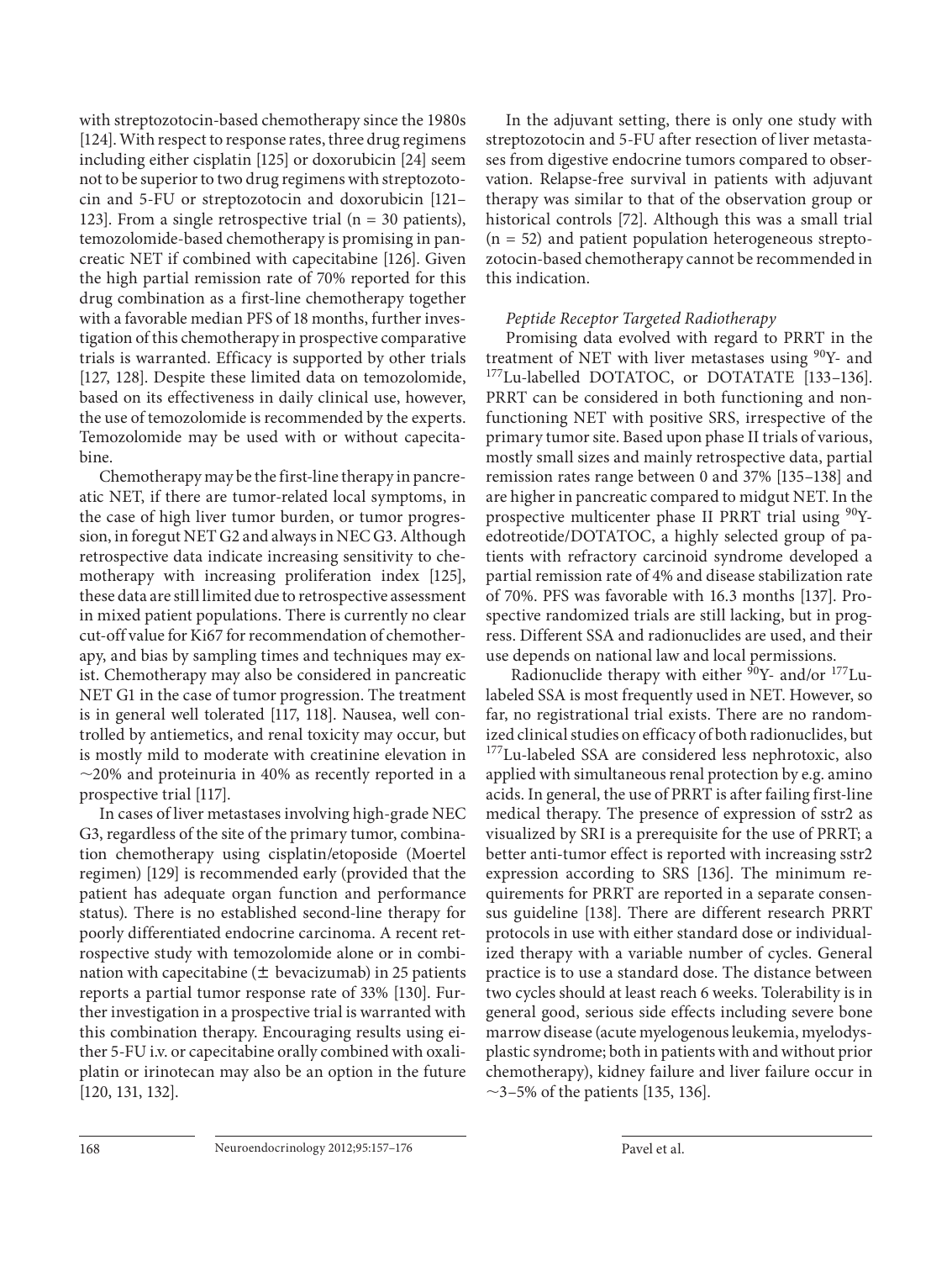#### *New Molecular Targeted Therapies*

 New molecular targeted therapies have been investigated in phase II and III clinical trials and include angiogenesis inhibitors, single and multiple tyrosine kinase inhibitors and novel SSA (e.g. pasireotide). The multiple tyrosine kinase inhibitor sunitinib and the mammalian target of rapamycin (mTOR) inhibitor everolimus advanced most in the field of NET and were evaluated in phase III placebo-controlled trials. Whereas tumor remissions are rare with these small molecules, disease stabilization is observed in a high proportion of patients (60–80%). Since a slow progression rate may also occur in the natural course of the disease, placebo-controlled trials are required. The primary endpoint of these trials was PFS given the low remission rates known from phase II trials.

#### *Neuroendocrine Tumors of the Pancreas*

 Everolimus and sunitinib are novel treatment options in advanced pancreatic NET. The use of everolimus in pancreatic NET is supported by a large phase II trial with 160 patients and a placebo-controlled phase III trial with 410 patients. In the phase II trial, failure to at least one line of chemotherapy was required as inclusion criteria. One subgroup of the patients received prior octreotide and continued the treatment while starting everolimus therapy. A high rate of disease stabilization after prior tumor progression was accompanied by favorable PFS times of 9.7 and 16.7 months without or with concomitant octreotide, respectively [139]. In the placebo-controlled trial, a prolongation of PFS of 6.4 months was reached with everolimus compared to placebo (11.0 vs. 4.6 months). There was a consistent benefit among subgroups (including age, gender, region of origin, tumor grade, WHO performance status, prior use of either longacting SSA or chemotherapy). The rate of tumor remissions was, however, low (5%). Everolimus had an acceptable safety profile. Most frequent side effects included stomatits (64%), rash (49%) and diarrhea (34%), and the most frequent grade 3/4 side effects were stomatitis (7%), anemia (6%) and hyperglycemia (5%) [140] . Everolimus represents a treatment option after failure of chemotherapy in pancreatic NET, but can be considered as first-line therapy in selected cases as an alternative treatment to locoregional therapies or chemotherapy. Indeed, the RA-DIANT-3 study included 40% therapy-naive patients, and efficacy was equally good in therapy-naive patients as in patients with previous therapies [140] . Its general, early use cannot be recommended based on the lack of long-term toxicity data in this tumor entity. In May 2011,

 Results from a phase III placebo-controlled trial support the efficacy of sunitinib, a multiple tyrosine kinase inhibitor that targets PDGF-R, VEGF-R, c-kit, RET and FLT-3, in progressive pancreatic NET. Sunitinib was first studied in a phase II study in 107 patients including 66 patients with pancreatic NET. The objective response rate was 16.7% in pancreatic NET and the rate of stable disease was 68% [141]. The placebo-controlled phase III study of sunitinib (37.5 mg/day on a continuous basis) in patients with progressive well-differentiated pancreatic NET recruited 171 out of 340 planned patients. The primary endpoint of the study, PFS, was superior in the sunitinib arm with 11.1 months compared to 5.5 months in the placebo arm [142]. Objective remission rate was less than 10%. The most frequent side effects included diarrhea (59%), nausea (45%), vomiting (33%), asthenia (33%) and fatigue (32%). Adverse events were rarely grade 3 or 4 and included hypertension (10%) and neutropenia (12%) as the most frequent serious side effects [142]. Sunitinib (Sutent<sup>®</sup>) has recently been approved by the FDA and EMA for the treatment of advanced and progressive welldifferentiated pancreatic NET. The majority of the patients had undergone prior systemic therapy, especially systemic chemotherapy. The main indication of sunitinib is its use as a second- or third-line therapy. Similarly to everolimus, based on the lack of long-term data of this drug in NET, sunitinib should be considered as first-line therapy only in selected cases as an alternative treatment option if SSA, chemotherapy and/or locoregional therapies are not feasible or promising.

 In general, small molecules, such as sunitinib or everolimus should be used after occurrence of tumor progression. In exceptional cases, such as symptomatic, bulky disease or intolerance of ongoing therapy, or if the patient is not amenable to chemotherapy or locoregional therapies, everolimus or sunitinib might be considered a firstline therapeutic option (table 1). There is no preference of grading (G1 or G2) with respect to therapeutic consideration of targeted drugs in NET. So far, most patients in clinical trials treated with everolimus or sunitinib had advanced disease. Until now, it is unclear if patients will benefit from earlier treatment. Predictors of response are expected to rationalize the therapeutic approach in the future.

the FDA approved everolimus (Afinitor®) for the treatment of progressive neuroendocrine tumors of pancreatic origin in patients with unresectable, locally advanced or metastatic disease. Accordingly, the European Medicines Agency adopted a positive opinion for everolimus recently.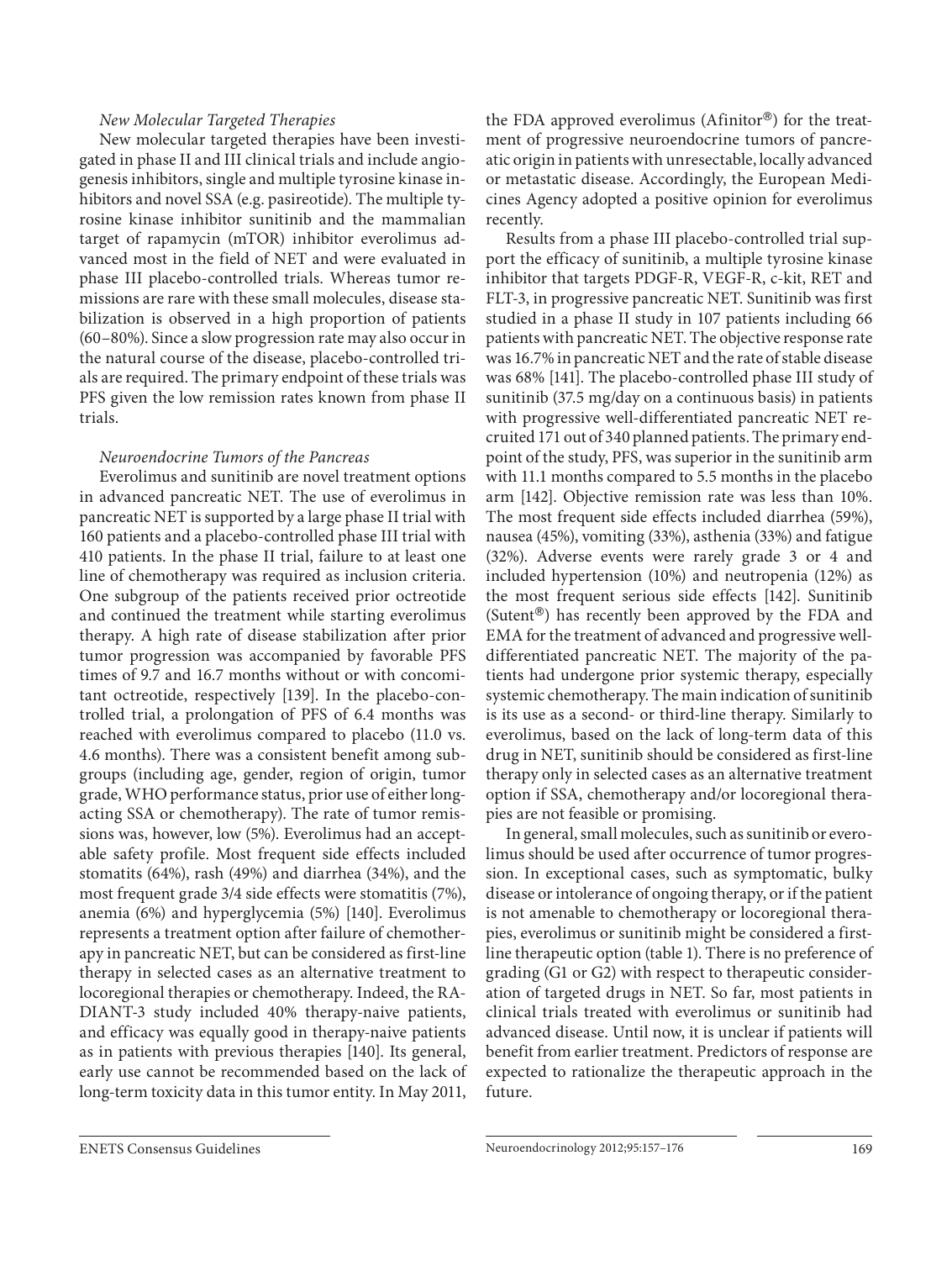| Drug                                                                                                          | Func-<br>tionality | Grading        | Primary<br>site | <b>SSTR</b><br>status | Special considerations                                                                                                                                                                                      |
|---------------------------------------------------------------------------------------------------------------|--------------------|----------------|-----------------|-----------------------|-------------------------------------------------------------------------------------------------------------------------------------------------------------------------------------------------------------|
| Octreotide                                                                                                    | $+$                | G1             | midgut          | $^{+}$                | low tumor burden                                                                                                                                                                                            |
| Lanreotide                                                                                                    | $^{+}$             | G <sub>1</sub> |                 | $^{+}$                | placebo-controlled data on antiproliferative activity pending                                                                                                                                               |
| $STZ + 5$ -FU                                                                                                 | $+/-$              | $G1-G2$        | pancreas        |                       | progressive in short-term <sup>1</sup> or high tumor burden or symptomatic                                                                                                                                  |
| TEM/CAP                                                                                                       | $+/-$              | G <sub>2</sub> | pancreas        |                       | progressive in short-term <sup>1</sup> or high tumor burden or symptomatic;<br>contraindication for STZ-based regimen                                                                                       |
| Everolimus                                                                                                    | $+/-$              | $G1-G2$        | pancreas        |                       | insulinoma; contraindication for CTX                                                                                                                                                                        |
| Sunitinib                                                                                                     | $+/-$              | $G1-G2$        | pancreas        |                       | contraindication for CTX                                                                                                                                                                                    |
| PRRT                                                                                                          | $+/-$              | $G1-G2$        | any             | $+$                   | extended disease; extrahepatic disease, e.g. bone metastases<br>(if tumor burden not too high);<br>high uptake of tumor lesions on Octreoscan and limited disease<br>amenable to surgery after down-staging |
| Cisplatin + etoposide $+/-$                                                                                   |                    | G <sub>3</sub> | any             | $+/-$                 | all poorly differentiated NEC                                                                                                                                                                               |
| $\overline{CYX}$ = Chemotherany: $\overline{STZ}$ = streptozotocin: $\overline{SSTR}$ = somatostatin receptor |                    |                |                 |                       |                                                                                                                                                                                                             |

**Table 1.** Therapeutic options and conditions for preferential use as first-line therapy

 $\text{CTX} = \text{Chemotherapy}; \text{STZ} = \text{streptozotocin}; \text{SSTR} = \text{sematostatin receptor}.$  $1$  3–6 months.

## *Neuroendocrine Tumors of Extrapancreatic Primaries (Carcinoids)*

 In the largest clinical trial available in NET of different sites (carcinoids), especially intestinal NET with a history of carcinoid syndrome (RADIANT-2), everolimus (10 mg/day orally) or placebo was administered along with octreotide LAR 30 mg every 4 weeks i.m. in both treatment arms. In this trial, 429 patients with progressive disease within 12 months prior to study entry were included. The patient population was unexpectedly heterogeneous, whereby the initially aimed study group, i.e. the midgut subgroup, represented only  $\sim$  50% of the total patient population. Other primary tumor sites included lung, colon and pancreas among others but also unknown primaries. The primary endpoint of the trial, PFS, as per adjudicated central radiological review was 16.4 months with everolimus/octreotide and 11.3 months with placebo/octreotide. However, the result narrowly missed statistical significance [143] and the drug is not approved for extrapancreatic NET. The local radiological analysis, however, supports some efficacy of the drug. Given the limited treatment options for antiproliferative therapy in NET of midgut and other non-pancreatic sites, everolimus, if available, may be considered as a treatment option in progressive, functioning and non-functioning NET when other therapeutic options failed, such as SSA, IFN, PRRT

and locoregional therapies. Everolimus may be used with or without concomitant SSA. There is no clear evidence that the combination therapy of everolimus and octreotide LAR is superior to monotherapy with everolimus, and therefore the combination therapy cannot be recommended in non-functioning tumors. Although side effects are in general mild and include most frequently stomatitis (62%), rash (37%) and fatigue (31%), everolimus should be used with caution since long-standing immunosuppression may represent a potential risk for the patient, and infections are reported in  $\sim$  20% of the patients. Another potential side effect are pulmonary events (e.g. lung infiltrates, interstitial pneumonitis) that occurred in  $\sim$ 12% of the patients. Careful surveillance of the patient is required.

 The multiple tyrosine kinase inhibitor sunitinib, however, cannot be recommended in NET outside of the pancreas in the absence of any trials supporting its efficacy. So far, only 41 patients with extrapancreatic NET of different sites have been treated with sunitinib within a phase II trial, more than half received concomitant octreotide. Partial tumor remissions were observed in 2% of the patients. The time to tumor progression was 10 months without required disease progression prior to sunitinib [141].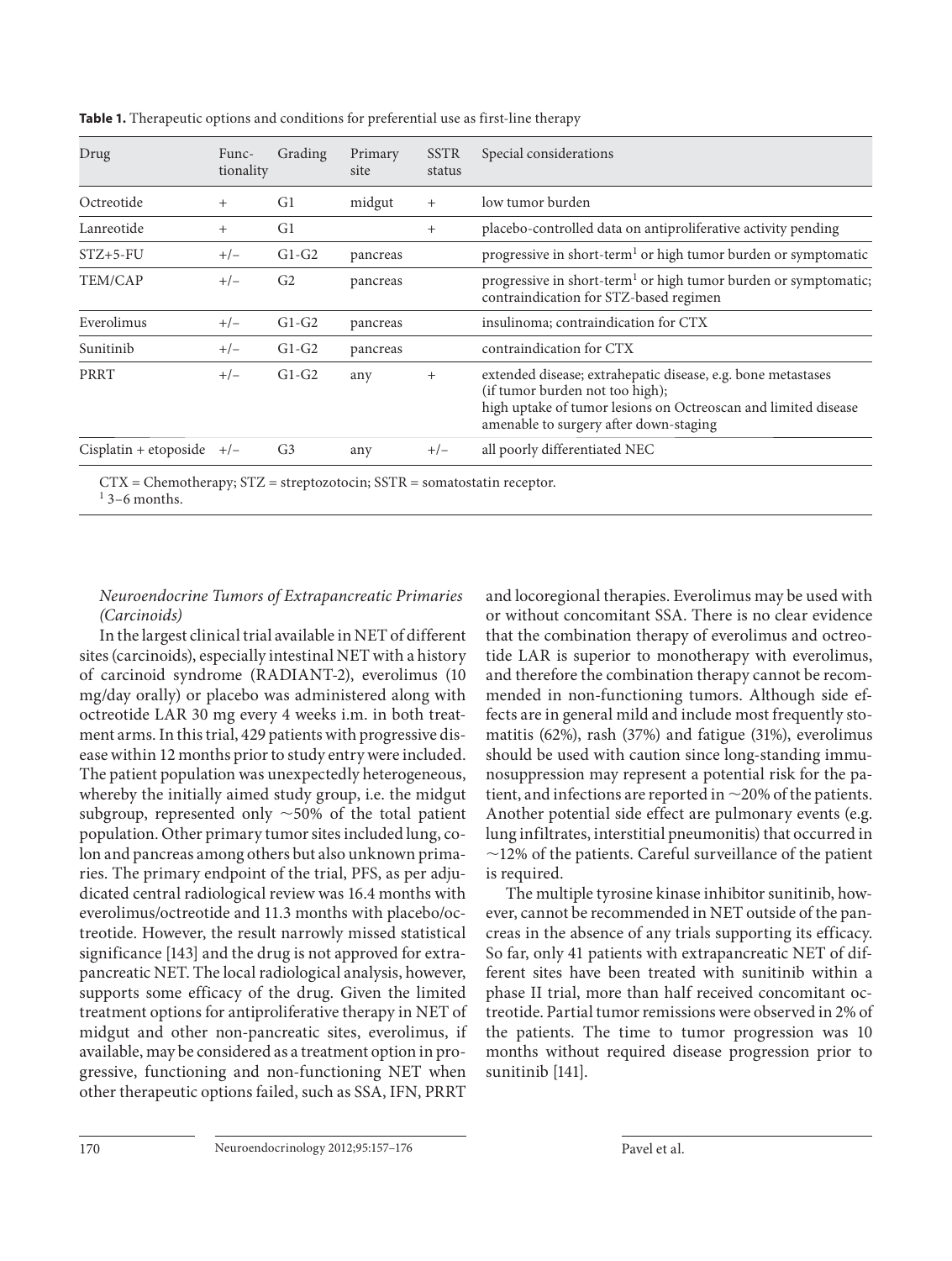#### *Minimal Consensus Statement on Medical Therapy*

 SSA and/or IFN have weak antiproliferative effects. Octreotide should be considered as first-line systemic antiproliferative treatment of patients with advanced unresectable midgut NET.

 Systemic chemotherapy using combinations of streptozotocin and doxorubicin or 5-FU should be considered in patients with advanced unresectable progressive G1-G2 pancreatic NET. Cytotoxics are not considered when the primary location is in the midgut. Combinations of etoposide and cisplatin are indicated in metastatic NEC G3 regardless of the origin of the primary. PRRT may be used to treat metastases of NET G1/G2, with <sup>90</sup>Y- and/or <sup>177</sup>Lu-DOTATOC or -DOTATATE showing particular promise, but prospective randomized clinical trial results are warranted. Everolimus and sunitinib represent novel therapeutic options in patients with surgically non-resectable, pancreatic NET after progression following chemotherapy. These small molecules can only be considered as first-line therapy in selected cases. If available, everolimus may be a therapeutic option after failure of other treatments in extrapancreatic NET.

#### *Differential Indication*

 Several parameters, including functionality, primary tumor site, grading, uptake on SRI, extent of liver metastases and extrahepatic disease including the presence of bone metastases have an impact on therapeutic decision-making. Therapeutic options and conditions for preferential use as first-line therapy are summarized in table 1.

 SSA are first-line therapy in functioning and nonfunctioning NET G1 of midgut origin with diffuse liver metastases. In patients with complex bilobar pattern of liver metastases, if the disease is limited to the liver, treatment with SSA represents an alternative approach to surgery in midgut tumors. Second-line therapies in functioning NET after failure of SSA include locoregional and ablative therapies, IFN- $\alpha$  and PRRT. In non-functioning NET, PRRT is frequently used as a second-line therapy in the absence of any other approved antiproliferative agents. Everolimus may be a therapeutic option if available (see above). If extrahepatic disease is present, additional therapies may be required (e.g. bisphosphonates) and PRRT may be considered earlier in the therapeutic algorithm (see Consensus Guidelines for the management of rare metastases) [33, 34].

 In pancreatic NET G1/G2, several therapeutic options are available. Comparative clinical trials are lacking, thus currently different therapies cannot be placed in a specific order. In pancreatic NET SSA, chemotherapy, novel molecular targeted agents (sunitinib and everolimus), and PRRT are therapeutic options. If extrahepatic spread is present in pancreatic NET, locoregional therapies are in general not indicated unless required for better syndrome control. In poorly differentiated metastatic NEC G3 of any sites, etoposide/cisplatin regimen is used.

#### *Minimal Consensus Statement on Differential Indication*

 If metastases are limited to the liver, stable or slowly progressive and resectable, surgical resection is preferable to ablative therapies if the patient is amenable to surgery with low risk. Even complex patterns of metastases can often be eliminated through a combination of resection and ablation, as well as sequential intervention. If extrahepatic metastases are present as well, systemic therapies are first choice of treatment. However, interventional therapies may have significant palliative value, especially for hormone-secreting tumors. Differentiation, including grading, and localization of the primary tumor have an impact on therapeutic decision-making in distant metastatic disease with or without extrahepatic spread.

#### **Follow-Up**

 Follow-up investigations should include biochemical parameters and conventional imaging. In patients with R0/R1 resected NET G1/G2 it is recommended to perform imaging every 3–6 months, in NEC G3 every 2–3 months. The same schedule is recommended in patients with non-resectable liver disease with 3-month intervals at initial diagnosis and prolongation to 6–12 months if the disease is stable, especially in NET G1. SRI either as Octreoscan or PET/CT using a <sup>68</sup>Ga-SSA should be included in the follow-up and is recommended after 18–24 months if initially positive and reliable. SRI may be considered earlier to exclude extrahepatic disease if CgA or other biomarkers are increasing, especially if conventional imaging indicates stable disease in the liver. In the case of rapid tumor progression or if imaging information is lacking, it may be needed to biopsy liver metastases again to reassess the proliferative activity.

#### *Minimal Consensus Statement on Follow-Up*

 Conventional imaging (CT and/or MRI) and assessment of circulating biomarkers (CgA and specific mediator) are recommended in NET G1/G2 every 3–6 months depending on length of disease duration and tumor growth. SRI should be performed after 18–24 months unless biomarkers or clinical condition are suspicious of tumor progression necessitating earlier wholebody imaging. In NEC G3, conventional imaging is recommended every 2–3 months. If CgA is not elevated, NSE represents an alternative biomarker.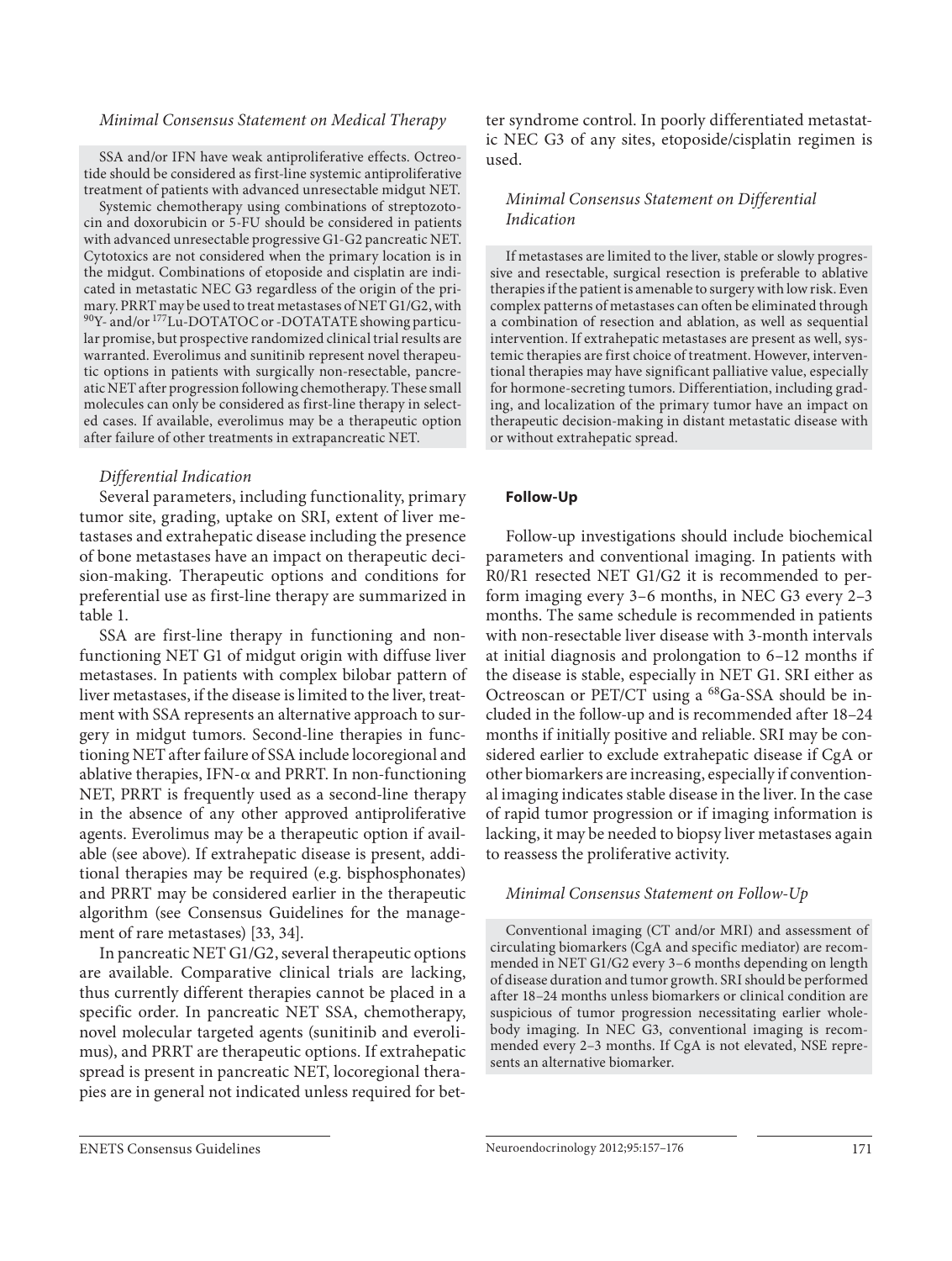#### **Complete List of Participants**

 *List of Participants of the Consensus Conference on the 2011 Consensus Guidelines for the Management of Patients with Digestive Neuroendocrine Tumors: An Update* Martin Anlauf, Germany (Martin.Anlauf@gmx.de) Rudolf Arnold, Germany (arnoldr @ staff.uni-marburg.de) Detlef Bartsch, Germany (bartsch @ med.uni-marburg.de) Eric Baudin, France (baudin@igr.fr) Richard Baum, Germany (info@rpbaum.de) Maria Luisa Brandi, Italy (m.brandi@dmi.unifi.it) Guillaume Cadiot, France (gcadiot@chu-reims.fr) Frederico Costa, Brazil (frederico.costa@hsl.org.br) Martyn Caplin, UK (m.caplin@medsch.ucl.ac.uk) Anne Couvelard, France (anne.couvelard@bjn.aphp.fr) Wouter de Herder, The Netherlands (w.w.deherder@erasmusmc.nl) Gianfranco Delle Fave, Italy (gianfranco.dellefave@uniroma1.it) Timm Denecke, Germany (timm.denecke @ charite.de) Barbro Eriksson, Sweden (barbro.eriksson@medsci.uu.se) Massimo Falconi, Italy (massimo.falconi@univr.it) Thomas Gress, Germany (gress@med.uni-marburg.de) David Gross, Israel (gross@vms.huji.ac.il) Ashley Grossman, UK (a.b.grossman@qmul.ac.uk) Robert Jensen, USA (robertj@bdg10.niddk.nih.gov) Gregory Kaltsas, Greece (gkaltsas@endo.gr) Fahrettin Kelestimur, Turkey (fktimur@erciyes.edu.tr) Reza Kianmanesh, France (reza.kianmanesh @ lmr.ap-hop-paris.fr) Günter Klöppel, Germany (guenter.kloeppel@alumni.uni-kiel.de) Klaus-Jochen Klose, Germany (klose @ med.uni-marburg.de) Ulrich Knigge, Denmark (knigge @ mfi.ku.dk) Paul Komminoth, Switzerland (paul.komminoth@triemli.stzh.ch) Beata Kos-Kudla, Poland (beatakos@ka.onet.pl)

Eric Krenning, The Netherlands (e.p.krenning@erasmusmc.nl) Dik Kwekkeboom, The Netherlands

(d.j.kwekkeboom @ erasmusmc.nl) Jose Manuel Lopes, Portugal (jmlopes @ ipatimup.pt) Bruno Niederle, Austria (bruno.niederle@meduniwien.ac.at) Ola Nilsson, Sweden (ola.nilsson @ llcr.med.gu.se) Kjell Öberg, Sweden (kjell.oberg@medsci.uu.se) Juan O'Connor, Argentina (juanoconnor@hotmail.com) Dermot O'Toole, Ireland (dermot.otoole@tcd.ie) Ulrich-Frank Pape, Germany (ulrich-frank.pape @ charite.de) Mauro Papotti, Italy (mauro.papotti@unito.it) Andreas Pascher, Germany (andreas.pascher @ charite.de) Marianne Pavel, Germany (marianne.pavel@charite.de) Aurel Perren, Switzerland (aurel.perren @ pathology.unibe.ch) Ursula Plöckinger, Germany (ursula.ploeckinger @ charite.de) Guido Rindi, Italy (guido.rindi@rm.unicatt.it) Philippe Ruszniewski, France

(philippe.ruszniewski @ bjn.aphp.fr) Ramon Salazar, Spain (ramonsalazar @ iconcologia.net) Hironobu Sasano, Japan (hsasano@patholo2.med.tohoku.ac.jp) Alain Sauvanet, France (alain.sauvanet@bjn.aphp.fr) Jean-Yves Scoazec, France (jean-yves.scoazec@chu-lyon.fr) Thomas Steinmüller, Germany

(t.steinmueller @ drk-kliniken-westend.de) Anders Sundin, Sweden (anders.sundin @ radiol.uu.se) Babs Taal, The Netherlands (b.taal@nki.nl) Paola Tomassetti, Italy (paola.tomassetti@unibo.it) Eric Van Cutsem, Belgium (eric.vancutsem @ uzleuven.be) Marie-Pierre Vullierme, France

(marie-pierre.vullierme@bjn.aphp.fr) Bertram Wiedenmann, Germany (bertram.wiedenmann @ charite.de).

#### **References**

- 1 La Rosa S, Klersy C, Uccella S, Dainese L, Albarello L, Sonzogni A, et al: Improved histologic and clinicopathologic criteria for prognostic evaluation of pancreatic endocrine tumors. Hum Pathol 2009;40:30–40.
- 2 Pape UF, Jann H, Müller-Nordhorn J, Bockelbrink A, Berndt U, Willich SN, et al: Prognostic relevance of a novel TNM classification system for upper gastroenteropancreatic neuroendocrine tumors. Cancer 2008; 113:256–265.
- 3 Yao JC, Hassan M, Phan A, Dagohoy C, Leary C, Mares JE, et al: One hundred years after 'carcinoid': epidemiology of and prognostic factors for neuroendocrine tumors in 35,825 cases in the United States. J Clin Oncol 2008;26:3063–3072.
- 4 Rindi G, Arnold R, Bosman FT, et al: Nomenclature and classification of neuroendocrine neoplasms of the digestive system; in Bosman FT, Carneiro F, Hruban H, Theise ND (eds): WHO Classification of Tumours of the Digestive System. Lyon, IARC, 2010, pp 13–14.
- 5 García-Carbonero R, Capdevila J, Crespo-Herrero G, Díaz-Pérez JA, Martínez Del Pra-

do MP, Alonso Orduña V, et al: Incidence, patterns of care and prognostic factors for docrine tumors (GEP-NETs): results from the National Cancer Registry of Spain (RGETNE). Ann Oncol 2010;21:1794–1803.

- 6 Pape UF, Berndt U, Müller-Nordhorn J, Böhmig M, Roll S, Koch M, Willich SN, Wiedenmann B: Prognostic factors of long-term outcome in gastroenteropancreatic neuroendocrine tumours. Endocr Relat Cancer 2008; 15:1083–1097.
- 7 Lombard-Bohas C, Mitry E, O'Toole D, Lou-ANGH-GERCOR. Thirteen-month registration of patients with gastroenteropancreatic endocrine tumours in France. Neuroendocrinology 2009;89:217–222.
- 8 Ekeblad S, Skogseid B, Dunder K, Oberg K, Eriksson B: Prognostic factors and survival mor treated at a single institution. Clin Cancer Res 2008;14:7798–7803.
- 9 Strosberg J, Gardner N, Kvols L: Survival and prognostic factor analysis of 146 metastatic

neuroendocrine tumors of the midgut. Neuroendocrinology 2009;89:471–476.

- outcome of gastroenteropancreatic neuroen- 10 Ahmed A, Turner G, King B, Jones L, Culliford D, McCance D, et al: Midgut neuroendocrine tumours with liver metastases: results of the UKINETS study. Endocr Relat Cancer 2009;16:885–894.
	- Jann H, Roll S, Couvelard A, Hentic O, Pavel M, Müller-Nordhorn J, Koch M, et al: Neuroendocrine tumors of midgut and hindgut origin: tumor node metastasis classification determines clinical outcome. Cancer 2011; 117:3332–3341.
- vet C, Pillon D, Cadiot G, et al; FFCD- 12 Bettini R, Boninsegna L, Mantovani W, Capelli P, Bassi C, Pederzoli P, et al: Prognostic factors at diagnosis and value of WHO classification in a mono-institutional series of 180 non-functioning pancreatic endocrine tumours. Ann Oncol 2008;19:903– 908.
- in 324 patients with pancreatic endocrine tu- 13 Halfdanarson TR, Rabe KG, Rubin J, Petersen GM: Pancreatic neuroendocrine tumors (PNETs): incidence, prognosis and recent trend toward improved survival. Ann Oncol 2008;19:1727–1733.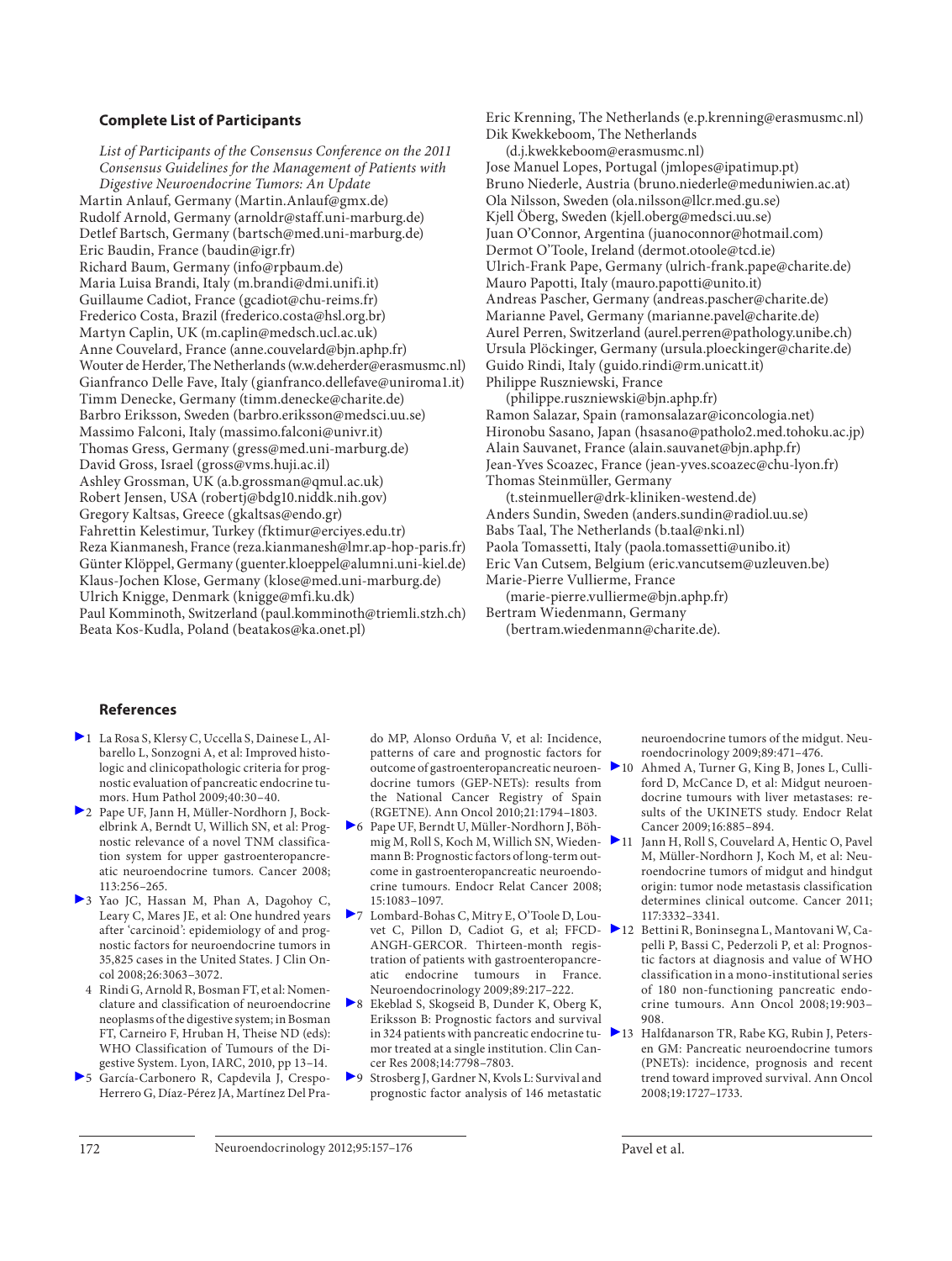- 14 Rinke A, Muller H, Schade-Brittinger C, Klose K, Barth P, Wied M, et al: Placebo-controlled, double-blind, prospective, randomized study on the effect of octreotide LAR in the control of tumour growth in patients with metastatic neuroendocrine midgut tumours: a report from the PROMID Study Group. J Clin Oncol 2009;28:4656–4663.
- 15 Scarpa A, Mantovani W, Capelli P, Beghelli S, Boninsegna L, Bettini R, et al: Pancreatic endocrine tumors: improved TNM staging and histopathological grading permit a clinically efficient prognostic stratification of patients. Mod Pathol 2010;23:824–833.
- 16 Hentic O, Couvelard A, Rebours V, Zappa M, Dokmak S, Hammel P, et al: Ki67 index, tu- $\geq 30$ mor differentiation, and extent of liver involvement are independent prognostic factors in patients with liver metastases of digestive endocrine carcinomas. Endocr Relat Cancer 2010;18:51–59.
- 17 Townsend A, Price T, Yeend S, Pittman K, Patterson K, Luke C: Metastatic carcinoid tumor: changing patterns of care over two decades. J Clin Gastroenterol 2010;44:195– 199.
- 18 Que FG, Nagorney DM, Batts KP, et al: Hepatic resection for metastatic neuroendocrine carcinomas. Am J Surg 1995;169:36–42.
- 19 Touzios JG, Kiely JM, Pitt SC, et al: Neuroendocrine hepatic metastases: does aggressive management improve survival? Ann Surg 2005;241:776–783.
- 20 Akerström G, Hellman P: Surgery on neuroendocrine tumours. Best Pract Res Clin Endocrinol Metab 2007;21:87–109.
- 21 Durante C, Boukheris H, Dromain C, Duvillard P, Leboulleux S, Elias D, et al: Prognostic (stage IV) gastroenteropancreatic well-differentiated endocrine carcinoma, Endocr Relat Cancer 2009;16:585–597.
- 22 Bernheim AM, Connolly HM, Hobday TJ, Abel MD, Pellikka PA: Carcinoid heart disease. Prog Cardiovasc Dis 2007;49:439-451. 235
- 23 Saxena A, Chua TC, Bester L, Kokandi A, Morris DL: Factors predicting response and survival after yttrium-90 radioembolization of unresectable neuroendocrine tumor liver metastases: a critical appraisal of 48 cases. Ann Surg 2010;251:910–916.
- 24 Kouvaraki MA, Ajani JA, Hoff P, Wolff R, Evans DB, Lozano R, Yao J: Fluorouracil, doxorubicin, and streptozocin in the treatment of patients with locally advanced and metastatic pancreatic endocrine carcinomas. J Clin Oncol 2004;22:4762–4771.
- ▶ 25 Panzuto F, Nasoni S, Falconi M, Corleto VD, ▶ 37 Capurso G, Cassetta S, et al: Prognostic factors and survival in endocrine tumor patients: comparison between gastrointestinal and pancreatic localization. Endocr Relat Cancer 2005;12:1083–1092.
- 26 Arnold R, Wilke A, Rinke A, Mayer C, Kann PH, Klose KJ, et al: Plasma chromogranin A 38 as marker for survival in patients with metastatic endocrine gastroenteropancreatic tu-

mors. Clin Gastroenterol Hepatol 2008;6: 820–827.

- Janson ET, Holmberg L, Stridsberg M, Eriks- $\geq 39$ son B, Theodorsson E, Wilander E, Oberg K: Carcinoid tumors: analysis of prognostic factors and survival in 301 patients from a referral center. Ann Oncol 1997;8:685–690.
- ▶ 28 Ardill JE: Circulating markers for endocrine ▶ 40 tumours of the gastroenteropancreatic tract. Ann Clin Biochem 2008;45:539–559.
- 29 Modlin IM, Gustafsson BI, Moss SF, Pavel M, Tsolakis AV, Kidd M: Chromogranin A – biroendocrine tumor disease. Ann Surg Oncol 2010;17:2427–2443.
- Jain R, Fischer S, Serra S, Chetty R: The use of cytokeratin 19 (CK19) immunohistochemistry in lesions of the pancreas, gastrointestinal tract, and liver. Appl Immunohistochem Mol Morphol 2010;18:9–15.
- 31 Missiaglia E, Dalai I, Barbi S, Beghelli S, Falconi M, della Peruta M, et al: Pancreatic endocrine tumors: expression profiling evidences a role for AKT-mTOR pathway. J Clin Oncol 2010;28:245–255.
- 32 Steinmüller T, Kianmanesh R, Falconi M, Scarpa A, Taal B, Kwekkeboom DJ, et al: Consensus guidelines for the management of (neuro)endocrine tumors: foregut, midgut, hindgut, and unknown primary. Neuroendocrinology 2008;87:47–62.
- 33 Kos-Kudla B, O'Toole D, Falconi M, Gross D, Klöppel G, Sundin A, et al: ENETS consensus guidelines for the management of bone and lung metastases from neuroendocrine tumors. Neuroendocrinology 2010;91:341– 350.
- factors influencing survival from metastatic 34 Pavel M, Grossman A, Arnold R, Perren A, Kaltsas G, Steinmüller T, et al: ENETS consensus guidelines for the management of brain, cardiac and ovarian metastases from neuroendocrine tumors. Neuroendocrinology 2010;91:326–332.
	- 35 Kianmanesh R, Ruszniewski P, Rindi G, Kwekkeboom D, Pape UF, Kulke M, et al: ENETS consensus guidelines for the management of peritoneal carcinomatosis from neuroendocrine tumors. Neuroendocrinology 2010;91:333–340.
	- 36 Rindi G, Klöppel G, Alhman H, Caplin M, Couvelard A, de Herder WW, et al: European Neuroendocrine Tumor Society (ENETS). TNM staging of foregut (neuro)endocrine tumors: a consensus proposal including a grading system. Virchows Arch 2006;449: 395–401.
	- 37 Klöppel G, Couvelard A, Perren A, et al: Guidelines for the standards of care in neuroendocrine tumors: towards a standardized approach to the diagnosis of gastroenteropancreatic neuroendocrine tumors and their ogy 2009;90:162–166.
	- Jensen RT, Niederle B, Mitry E, Ramage JK, Steinmuller T, Lewington V, et al: European Neuroendocrine Tumor Society. Gastrino-

ma (duodenal and pancreatic). Neuroendocrinology 2006;84:173–182.

- De Herder WW, Niederle B, Scoazec JY, Pauwels S, Kloppel G, Falconi M, et al: European Neuroendocrine Tumor Society: Well-differentiated pancreatic tumor/carcinoma: insulinoma. Neuroendocrinology 2006;84:183–188.
- Anlauf M, Garbrecht N, Bauersfeld J, Schmitt A, Henopp T, Komminoth P, et al: Hereditary neuroendocrine tumors of the gastroenteropancreatic system. Virchows Arch 2007; 451(suppl 1):S29–S38.
- ological function and clinical utility in neu- 41 Srivastava A, Hornick JL: Immunohistochemical staining for CDX-2, PDX-1, NESP-55, and TTF-1 can help distinguish gastrointestinal carcinoid tumors from pancreatic endocrine and pulmonary carcinoid tumors. Am J Surg Pathol 2009;33:626–632.
	- 42 Lin X, Saad RS, Lin X, Saad RS, Luckasevic TM, Silverman JF, Liu Y: Diagnostic value of CDX-2 and TTF-1 expressions in separating metastatic neuroendocrine neoplasms of unknown origin. Appl Immunohistochem Mol Morphol 2007;15:407–414.
	- 43 Schmitt AM, Riniker F, Anlauf M, et al: Islet-1 (Isl1) expression is a reliable marker for pancreatic endocrine tumors and their metastases. Am J Surg Pathol 2008;32:420–425.
- patients with liver metastases from digestive 44 Perri M, Erba P, Volterrani D, Lazzeri E, Boni G, Grosso M, Mariani G: Octreo-SPECT/CT imaging for accurate detection and localization of suspected neuroendocrine tumors. Q J Nucl Med Mol Imaging 2008;52:323–333.
	- 45 Patel CN, Chowdhury FU, Scarsbrook AF: Clinical utility of hybrid SPECT-CT in endocrine neoplasia. AJR Am J Roentgenol 2008; 190:815–824.
	- 46 Prasad V, Ambrosini V, Hommann M, Hoersch D, Fanti S, Baum RP: Detection of unknown primary neuroendocrine tumours (CUP-NET) using <sup>68</sup>Ga-DOTA-NOC receptor PET/CT. Eur J Nucl Med Mol Imaging 2010;37:67–77.
	- 47 Putzer D, Gabriel M, Henninger B, Kendler D, Uprimny C, Dobrozemsky G, et al: Bone metastases in patients with neuroendocrine tumor:  ${}^{68}Ga-\overline{D}OTA$ -Tyr<sup>3</sup>-octreotide PET in comparison to CT and bone scintigraphy. J Nucl Med 2009;50:1214–1221.
	- 48 Kann PH, Balakina E, Ivan D, Bartsch DK, Meyer S, Klose KJ, Behr T, Langer P: Natural course of small, asymptomatic neuroendocrine pancreatic tumours in multiple endocrine neoplasia type 1: an endoscopic ultrasound imaging study. Endocr Relat Cancer 2006;13:1195–1202.
	- 49 Krausz Y, Freedman N, Rubinstein R, Lavie E, Orevi M, Tshori S, et al: 68Ga-DOTANOC PET/CT imaging of neuroendocrine tumors: comparison with <sup>111</sup>In-DTPA-octreotide (Octreoscan®). Mol Imaging Biol 2011;13: 583–593.
- prognostic stratification. Neuroendocrinol- 50 Ruf J, Schiefer J, Furth C, Kosiek O, Kropf S, Heuck F, et al: <sup>68</sup>Ga-DOTATOC PET/CT of neuroendocrine tumors: spotlight on the CT phases of a triple-phase protocol. J Nucl Med 2011;52:697–704.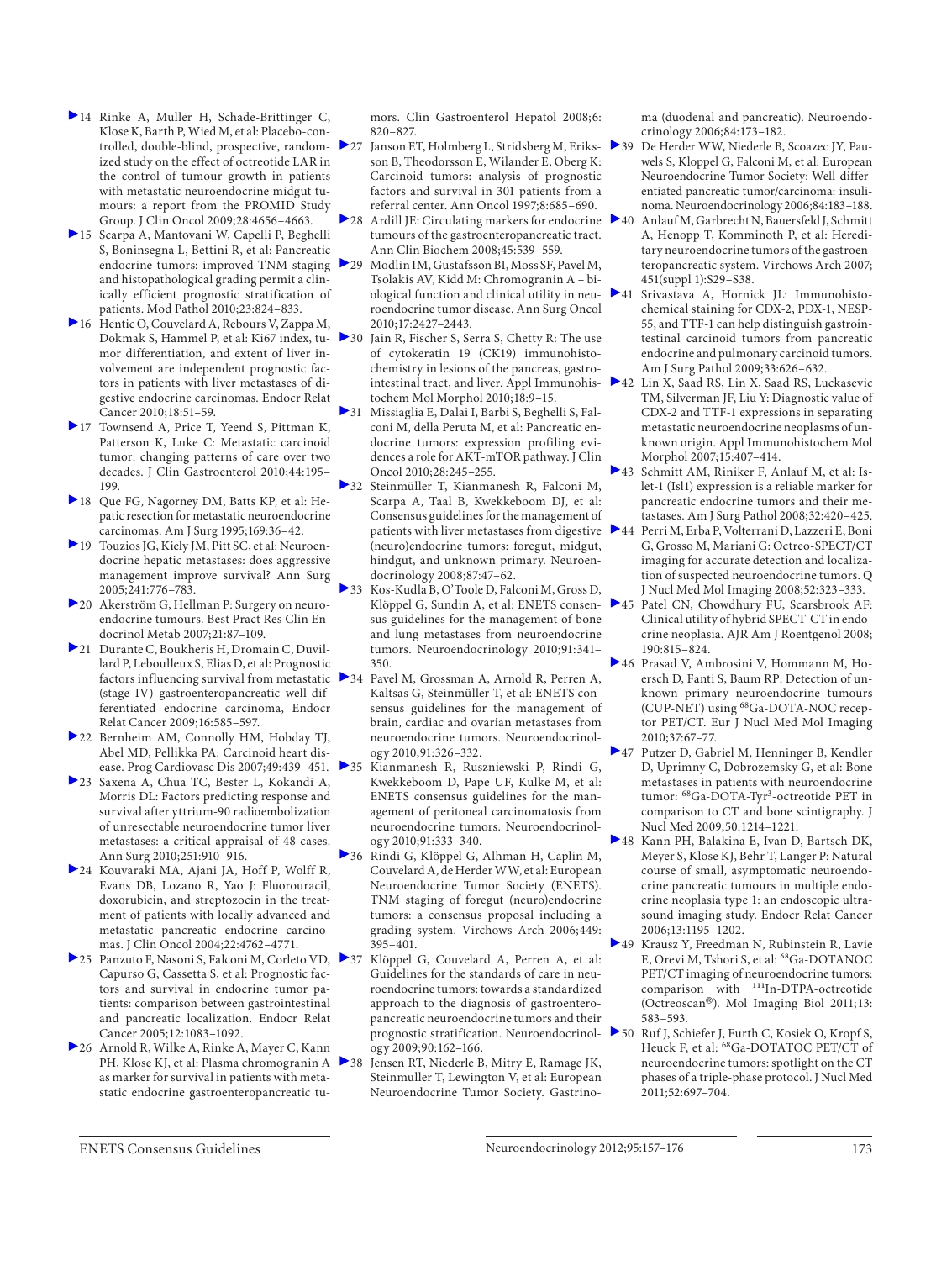- 51 Gabriel M, Decristoforo C, Kendler D, Dobrozemsky G, Heute D, Uprimny C, et al: <sup>68</sup>Ga-DOTA-Tyr<sup>3</sup>-octreotide PET in neuroendocrine tumors: comparison with somatostatin receptor scintigraphy and CT. J Nucl Med 2007;48:508–518.
- 52 Orlefors H, Sundin A, Garske U, Juhlin C, Oberg K, Skogseid B, Langstrom B, Bergstrom M, Eriksson B: Whole-body <sup>11</sup>C-5-hydroxytryptophan positron emission tomography as a universal imaging technique for  $\geq 65$ neuroendocrine tumors: comparison with somatostatin receptor scintigraphy and computed tomography. J Clin Endocrinol Metab 2005;90:3392–3400.
- PH, Sluiter WJ, Vanghillewe K, Brouwers AH, Jager PL, de Vries EG: Improved staging of pa- $^{18}$ F-dihydroxy-phenyl-alanine and  $^{11}$ C-5-hydroxy-tryptophan positron emission tomography. J Clin Oncol 2008;26:1489–1495.
- ▶ 54 Binderup T, Knigge U, Loft A, Federspiel B, ▶ 68 Kjaer A: <sup>18</sup>F-fluorodeoxyglucose positron emission tomography predicts survival of patients with neuroendocrine tumors. Clin Cancer Res 2010;16:978–985.
- AP, Bergsland EK, Warren RS, Nakakura EK: Identification of unknown primary tumors in patients with neuroendocrine liver metastases. Arch Surg 2010;145:276–280.
- ▶ 56 Sundin A, Vullierme MP, Kaltsas G, Plöck- ▶ 70 inger U, Mallorca Consensus Conference Participants: European Neuroendocrine Tumor Society: ENETS consensus guidelines for the standards of care in neuroendocrine tumors: radiological examinations. Neuroendocrinology 2009;90:167–183.
- ▶ 57 Eriksson B, Klöppel G, Krenning E Ahlman ▶ 71 H, Plöckinger U, Wiedenmann B, et al: Consensus guidelines for the management of patients with digestive neuroendocrine tumors – well-differentiated jejunal-ileal tumor/carcinoma. Neuroendocrinology 2008;87:8–19.
- Couvelard A, de Herder W, et al: Rare functioning pancreatic endocrine tumors. Neuroendocrinology 2006;84:189–195.
- 59 Sarmiento JM, Heywood G, Rubin J, Ilstrup DM, Nagorney DM, Que FG: Surgical treatment of neuroendocrine metastases to the liver: a plea for resection to increase survival. J Am Coll Surg 2003;197:29–37.
- 60 Elias D, Lasser P, Ducreux M, Duvillard P, Ouellet JF, Dromain C, et al: Liver resection (and associated extrahepatic resections) for metastatic well differentiated endocrine tumors: a 15-year single-center prospective >74 study. Surgery 2003;133:375–382.
- 61 Chamberlain R, Canes D, Brown K, Saltz L, Jarnagin W, Fong Y, Blumgart LH: Hepatic neuroendocrine metastases: does interven-190:432–445.
- 62 Chen H, Hardacre J, Uzar A, Cameron J, Choti M: Isolated liver metastases from neu-

survival? J Am Coll Surg 1998;187:88–92.

- 63 Kianmanesh R, O'Toole D, Sauvanet A, Ruszniewski P, Belghiti J: Surgical treatment of gastric, enteric, and pancreatic endocrine tumors. Part 2. Treatment of hepatic metastases. J Chir (Paris) 2005;142:208–219.
- 64 Sarmiento J, Que F: Hepatic surgery for metastases from neuroendocrine tumors. Surg 78 Oncol Clin N Am 2003;12:231–242.
- 65 Ahlman H, Wangberg B, Jansson S, Friman S, Olausson M, Tylen U, Nilsson O: Interventional treatment of gastrointestinal neuroendocrine tumours. Digestion 2000;62(suppl 1):59–68.
- 53 Koopmans KP, Neels OC, Kema IP, Elsinga 66 Reddy SK, Clary BM: Neuroendocrine liver metastases. Surg Clin North Am 2010;90: 853–861.
	- tients with carcinoid and islet cell tumors with  $\triangleright$  67 Jaeck D, Oussoultzoglou E, Bachellier P: He- $\triangleright$ 80 Olausson M, Friman S, Cahlin C, Nilsson O, patic metastases of gastroenteropancreatic neuroendocrine tumors: safe hepatic surgery. World J Surg 2001;25:689–692.
		- Yigitler C, Farges O, Kianmanesh R, Regimbeau J, Abdalla E, Belghiti J: The small remnant liver after major liver resection: how common and how relevant? Liver Transpl 2003;9:S18–S25.
- 55 Wang SC, Parekh JR, Zuraek MB, Venook 69 Hemming A, Reed A, Howard R, Fujita S, Hochwald S, Caridi J, Hawkins I, Vauthey J: Preoperative portal vein embolization for 686–691.
	- Öberg K, Kvols L, Caplin M, Delle Fave G, de Herder W, Rindi G, Ruszniewski P, Woltering EA, Wiedenmann B: Consensus report on the use of somatostatin analogs for the management of neuroendocrine tumors of the gastroenteropancreatic system. Ann Oncol 2004;15:966–973.
	- Kaemmerer D, Prasad V, Daffner W, Hörsch D, Klöppel G, Hommann M, Baum RP: Neoadjuvant peptide receptor radionuclide therapy for an inoperable neuroendocrine pancreatic tumor. World J Gastroenterol 2009; 85 15:5867–5870.
- 58 O'Toole D, Salazar R, Falconi M, Kaltsas G, 72 Maire F, Hammel P, Kianmanesh R, Hentic O, Couvelard A, Rebours V, Zappa M, Raymond E, Sauvanet A, Louvet C, Lévy P, Belghiti J, Ruszniewski P: Is adjuvant therapy  $\geq 86$ with streptozotocin and 5-fluorouracil useful after resection of liver metastases from digestive endocrine tumors? Surgery 2009; 145:69–75.
	- 73 Florman S, Toure B, Kim L, Gondolesi G, Roayaie S, Krieger N, Fishbein T, Emre S, Miller C, Schwartz M: Liver transplantation for neuroendocrine tumors. J Gastrointest Surg 2004;8:208–212.
	- 74 Pfitzmann R, Benscheidt B, Langrehr J, Schumacher G, Neuhaus R, Neuhaus P: Trends and experiences in liver retransplantation over 15 years. Liver Transpl 2007;13: 248–257.
	- tion alter outcomes? J Am Coll Surg 2000;  $\triangleright$  75 Pascher A, Klupp J, Neuhaus P: Transplantation in the management of metastatic endocrine tumours. Best Pract Res Clin Gastroenterol 2005;19:637–648.
- roendocrine tumors: does resection prolong 76 Ahlman H, Friman S, Cahlin C, et al: Liver transplantation for treatment of metastatic neuroendocrine tumors. Ann NY Acad Sci 2004;1014:265–269.
	- Mazzaferro V, Pulvirenti A, Coppa J: Neuroendocrine tumors metastatic to the liver: how to select patients for liver transplantation? J Hepatol 2007;47:460–466.
	- Le Treut YP, Grégoire E, Belghiti J, Boillot O, Soubrane O, Mantion G, et al: Predictors of long-term survival after liver transplantation for metastatic endocrine tumors: an 85 case French multicentric report. Am J Transplant 2008;8:1205–1213.
	- 79 Lehnert T: Liver transplantation for metastatic neuroendocrine carcinoma: an analysis of 103 patients. Transplantation 1998;66: 1307–1312.
		- Jansson S, Wangberg B, Ahlman H: Indications and results of liver transplantation in patients with neuroendocrine tumors. World J Surg 2002;26:998–1004.
		- 81 Gurusamy KS, Pamecha V, Sharma D, Davidson BR: Palliative cytoreductive surgery versus other palliative treatments in patients with unresectable liver metastases from gastroenteropancreatic neuroendocrine tumours. Cochrane Database Syst Rev 2009;21(1):CD007118.
- extended hepatectomy. Ann Surg 2003;237: 82 Siperstein A, Berber E: Cryoablation, percutaneous alcohol injection, and radiofrequency ablation for treatment of neuroendocrine liver metastases. World J Surg 2001;25:693–696.
	- Berber E, Flesher N, Siperstein A: Laparoscopic radiofrequency ablation of neuroendocrine liver metastases. World J Surg 2002; 26:985–990.
	- 84 Pawlik T, Izzo F, Cohen D, Morris J, Curley M: Combined resection and radiofrequency ablation for advanced hepatic malignancies: results in 172 patients. Ann Surg Oncol 2003; 10:1059–1069.
		- Evard S, Becouarn Y, Fonck M, Brunet R, Mathoulin-Pelissier S, Picot V: Surgical treatment of liver metastases by radiofrequency ablation, resection, or in combination. Eur J Surg Oncol 2004;30:399–406.
		- 86 Eriksson J, Stålberg P, Nilsson A, Krause J, Lundberg C, Skogseid B, et al: Surgery and radiofrequency ablation for treatment of liver metastases from midgut and foregut carcinoids and endocrine pancreatic tumors. World J Surg 2008;32:930–938.
	- 87 Mazzaglia PJ, Berber E, Milas M, Siperstein AE. Laparoscopic radiofrequency ablation of neuroendocrine liver metastases: a 10-year experience evaluating predictors of survival. Surgery 2007;142:10–19.
		- Elias D, Baton O, Sideris L, Boige V, Malka D, Liberale G, Pocard M, Lasser P: Hepatectomy plus intraoperative radiofrequency ablation and chemotherapy to treat technically unresectable multiple colorectal liver metastases. J Surg Oncol 2005;90:36–42.
		- Gillams A. Liver ablation therapy. Br J Radiol 2004;77:713–723.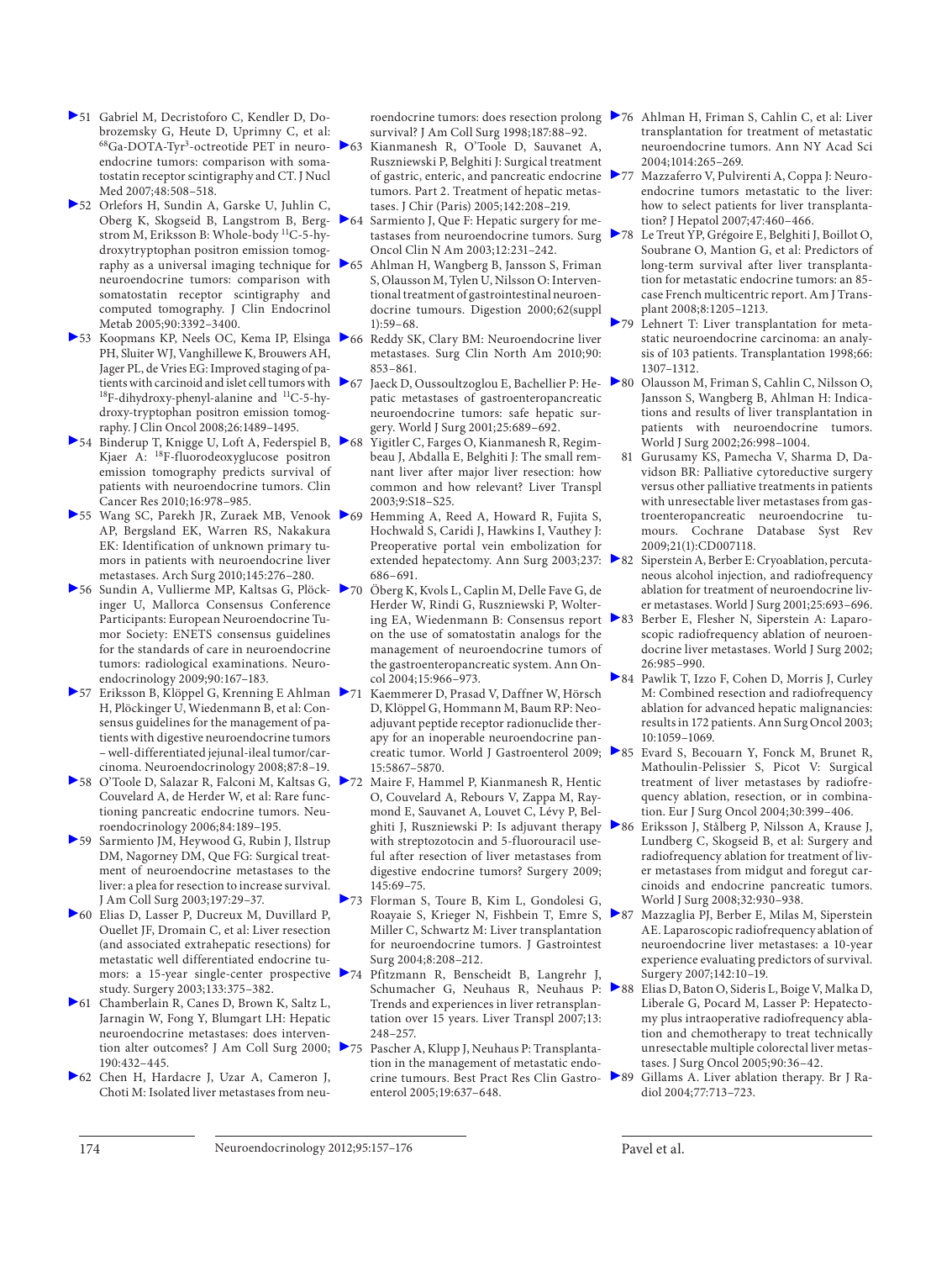- 90 Veenendaal L, de Jager A, Stapper G, Borel Rinkes I, van Hillegersberg R: Multiple fiber laser-induced thermotherapy for ablation of large intrahepatic tumors. Photomed Laser Surg 2006;24:3–9.
- Boige V, Elias D, et al: Trans-catheter arterial chemoembolization as first-line treatment for hepatic metastases from endocrine tumors. Eur Radiol 2003;13:136–140.
- 92 Marrache F, Vullierme MP, Roy C, El Assoued Y, Couvelard A, O'Toole D, et al: Arterial phase enhancement and body mass index are predictors of response to chemoembolisation for liver metastases of endocrine tumours. Br J Cancer 2007;96:49–55.
- 93 Ruszniewski P, Rougier P, Roche A, Legmann P, Sibert A, Hochlaf S, et al: Hepatic arterial chemoembolization in patients with liver metastases of endocrine tumors. A prospective phase II study in 24 patients. 2107 Cancer 1993;71:2624–2630.
- 94 Therasse E, Breittmayer F, Roche A, De-Baere T, Indushekar S, Ducreux M, et al: Transcatheter chemoembolization of progressive carcinoid liver metastasis. Radiology 1993;189:541–547.
- 95 Perry L, Stuart K, Stokes K, Clouse M: Hepatic arterial chemoembolization for metastatic neuroendocrine tumors. Surgery 1994;116:1111–1117.
- 96 Vogl TJ, Naguib NN, Zangos S, Eichler K, Hedayati A, Nour-Eldin NE: Liver metasta- 209 ses of neuroendocrine carcinomas: interventional treatment via transarterial embolization, chemoembolization and thermal ablation. Eur J Radiol 2009;72:517–528.
- ▶ 97 O'Toole D, Maire F, Ruszniewski P: Abla- ▶ 110 tive therapies for liver metastases of digestive endocrine tumours. Endocr Relat Cancer 2003;10:463–468.
- 98 Kress O, Wagner HJ, Wied M, Klose KJ, Arnold R, Alfke H: Transarterial chemoem- 111 bolization of advanced liver metastases of neuroendocrine tumors – a retrospective single-center analysis. Digestion 2003;68: 94–101.
- 99 Rhee TK, Lewandowski RJ, Liu DM, Mul-<sup>90</sup>Y radioembolization for metastatic neuroendocrine liver tumors: preliminary results from a multi-institutional experience. Ann Surg 2008;247:1029–1035.
- 100 Kennedy AS, Dezarn WA, McNeillie P, Coldwell D, Nutting C, Carter D, et al: Radioembolization for unresectable neuroendocrine hepatic metastases using resin <sup>90</sup>Y microspheres: early results in 148 patients. Am J Clin Oncol 2008;31:271–279.
- ▶ 101 King J, Quinn R, Glenn DM, Janssen J, Tong ▶ 113 D, Liaw W, Morris DL: Radioembolization with selective internal radiation microspheres for neuroendocrine liver metastases. Cancer 2008;113:921.
- 102 Modlin IM, Pavel ME, Kidd M, Gustafsson B: Somatostatin analogues in the treatment 2114 of gastroenteropancreatic neuroendocrine

(carcinoid) tumors. Aliment Pharmacol Ther 2010;31:169–188.

- 103 Öberg K: Interferon in the management of neuroendocrine GEP tumors. Digestion 2000;62(suppl 1):92–97.
- 91 Roche A, Girish BV, de Baere T, Baudin E, 104 Pavel ME, Baum U, Hahn EG, Schuppan D, Lohmann T: Efficacy and tolerability of pe $gylated IFN- $\alpha$  in patients with neuroendo$ crine gastroenteropancreatic carcinomas. J Interferon Cytokine Res 2006;26:8–13.
	- 105 Jensen RT, Cadiot G, Brandi ML, et al: EN-ETS consensus guidelines for the management of patients with digestive neuroendocrine neoplasms: functional pancreatic endocrine tumor syndromes. Neuroendocrinology 2012;95:98–119.
	- 106 Kulke MH, Bergsland EK, Yao JC: Glycemic control in patients with insulinoma treated with everolimus. N Engl J Med 2009;360: 195–197.
		- Ong GS, Henley DE, Hurley D, Turner JH, Claringbold PG, Fegan PG: Therapies for the medical management of persistent hypoglycaemia in two cases of inoperable malignant insulinoma. Eur J Endocrinol 2010; 162:1001–1008.
	- 108 Kwekkeboom DJ, de Herder WW, Kam BL, van Eijck CH, van Essen M, Kooij PP, et al: Treatment with the radiolabeled somatostatin analog [<sup>177</sup>Lu-DOTA<sup>0</sup>,Tyr<sup>3</sup>]octreotate: toxicity, efficacy, and survival. J Clin Oncol 2008;26:2124–2130.
		- Ho KW, Wong CC, Balalla B, Diamond T: ▶119 Malignant insulinomas with hepatic metastases successfully treated with selective internal radiation therapy. Clin Endocrinol (Oxf) 2006;65:410–411.
	- Chandra P, Yarandi SS, Khazai N, Jacobs S, Umpierrez GE: Management of intractable lization in a patient with malignant insulinoma. Am J Med Sci 2010;340:414–417.
	- Arnold R, Rinke A, Klose KJ, Muller HH, Wied M, Zamzow K, et al: Octreotide versus octreotide plus interferon in endocrine gastroenteropancreatic tumors: a randomized trial. Clin Gastroenterol Hepatol 2005; 3:761–771.
	- cahy MF, Takahashi G, Hansen PD, et al: 112 Faiss S, Pape UF, Bohmig M, Dorffel Y, Mansmann U, Golder W, et al: International Lanreotide and Interferon Alfa Study Group: Prospective, randomized, multicenter trial on the antiproliferative effect of lanreotide, interferon alfa, and their combination for therapy of metastatic neuroendocrine gastroenteropancreatic tumors – the International Lanreotide and Interferon Alfa Study Group. J Clin Oncol 2003;21: 2689–2696.
		- 113 Welin SV, Janson ET, Sundin A, Stridsberg M, Lavenius E, Granberg D, et al: Highdose treatment with a long-acting somamidgut carcinoid tumours. Eur J Endocrinol 2004;151:107–112.
		- Butturini G, Bettini R, Missiaglia E, et al: Predictive factors of efficacy of the soma-

tostatin analogue octreotide as first-line therapy for advanced pancreatic endocrine carcinoma. Endocr Relat Cancer 2006;13: 1213–1221.

- 115 Grozinsky-Glasberg S, Kaltsas G, Gur C, Gal E, Thomas D, Fichman S, et al: Long-acting somatostatin analogues are an effective treatment for type 1 gastric carcinoid tumours. Eur J Endocrinol 2008;159:475–482.
- 116 Campana D, Nori F, Pezzilli R, Piscitelli L, Santini D, Brocchi E, et al: Gastric endocrine tumors type I: treatment with longacting somatostatin analogs. Endocr Relat Cancer 2008;15:337–342.
- 117 Dahan L, Bonnetain F, Rougier P, Raoul JL, Gamelin E, Etienne PL, et al: Fédération Francophone de Cancérologie Digestive (FFCD); Digestive Tumors Group of the Fédération Nationale des Centres de Lutte Contre le Cancer (FNCLCC): Phase III trial of chemotherapy using 5-fluorouracil and streptozotocin compared with interferon- $\alpha$ for advanced carcinoid tumors: FNCLCC-FFCD 9710 Endocr Rel Cancer 2009;16: 1351–1361.
- 118 Sun W, Lipsitz S, Catalano P, Mailliard JA, Haller DG: Phase II/III study of doxorubicin with fluorouracil compared with streptozocin with fluorouracil or dacarbazine in the treatment of advanced carcinoid tumours: Eastern Cooperative Oncology Group Study E1281. J Clin Oncol 2005;23:4897–4904.
	- Brizzi MP, Berruti A, Ferrero A, Milanesi E, Volante M, Castiglione F, et al: Continuous 5-fluorouracil infusion plus long acting octreotide in advanced well-differentiated neuroendocrine carcinomas. A phase II trial of the Piemonte oncology network. BMC Cancer 2009;9:388.
- hypoglycemia with yttirum-90 radioembo- 120 Bajetta E, Catena L, Procopio G, De Dosso S, Bichisao E, Ferrari L, et al: Are capecitabine and oxaliplatin (XELOX) suitable treatments for progressing low-grade and highgrade neuroendocrine tumours? Cancer Chemother Pharmacol 2007;59:637–642.
	- Delaunoit T, Ducreux M, Boige V, Dromain C, Sabourin JC, Duvillard P, et al: The doxorubicin-streptozotocin combination for the treatment of advanced well-differentiated pancreatic endocrine carcinoma; a judicious option? Eur J Cancer 2004;40:515–520.
	- 122 Fjallskog ML, Janson ET, Falkmer UG, Vatn MH, Oberg KE, Eriksson BK: Treatment with combined streptozotocin and liposomal doxorubicin in metastatic endocrine pancreatic tumors. Neuroendocrinology 2008;88:53–58.
	- Moertel CG, Lefkopoulo M, Lipsitz S, Hahn RG, Klaassen D: Streptozocin-doxorubicin, streptozocin-fluorouracil or chlorozotocin in the treatment of advanced islet-cell carcinoma. N Engl J Med 1992;326:519–523.
- tostatin analogue in patients with advanced [124 Moertel CG, Hanley JA, Johnson LA: Streptozocin alone compared with streptozocin plus fluorouracil in the treatment of advanced islet-cell carcinoma. N Engl J Med 1980;303:1189–1194.